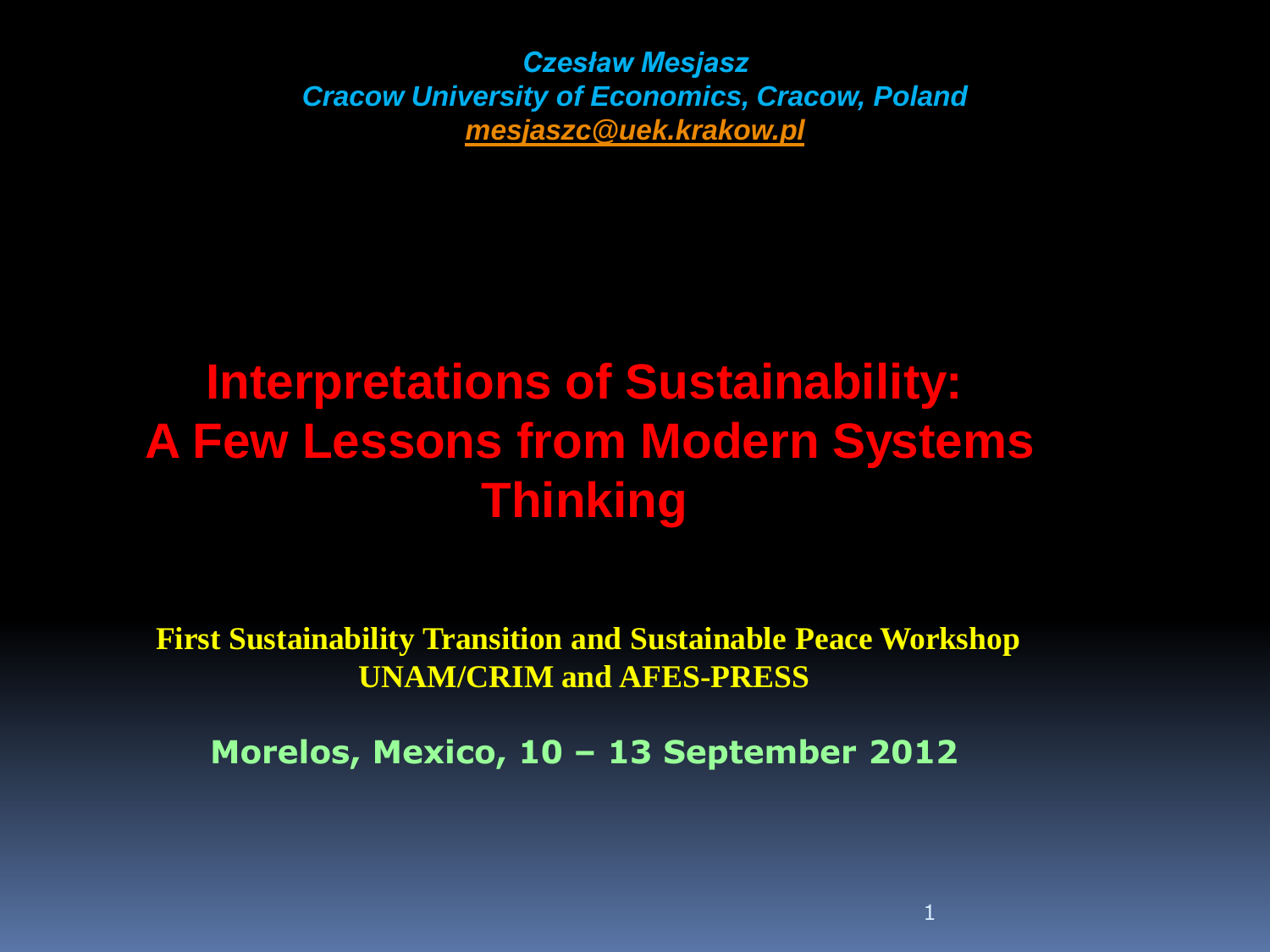### **AIM OF THE PAPER**

**The aim of the paper is to identify the impact of complex systems studies upon the idea of sustainability and sustainability transition** 

**Attention will be paid not only to mathematical models of complexity ("hard complexity") but also to analogies and metaphors relating to complexity which are used in sustainability transition theory and practice ("soft complexity")**

**Assessment of th meaning of sustainability from a systemic point of view**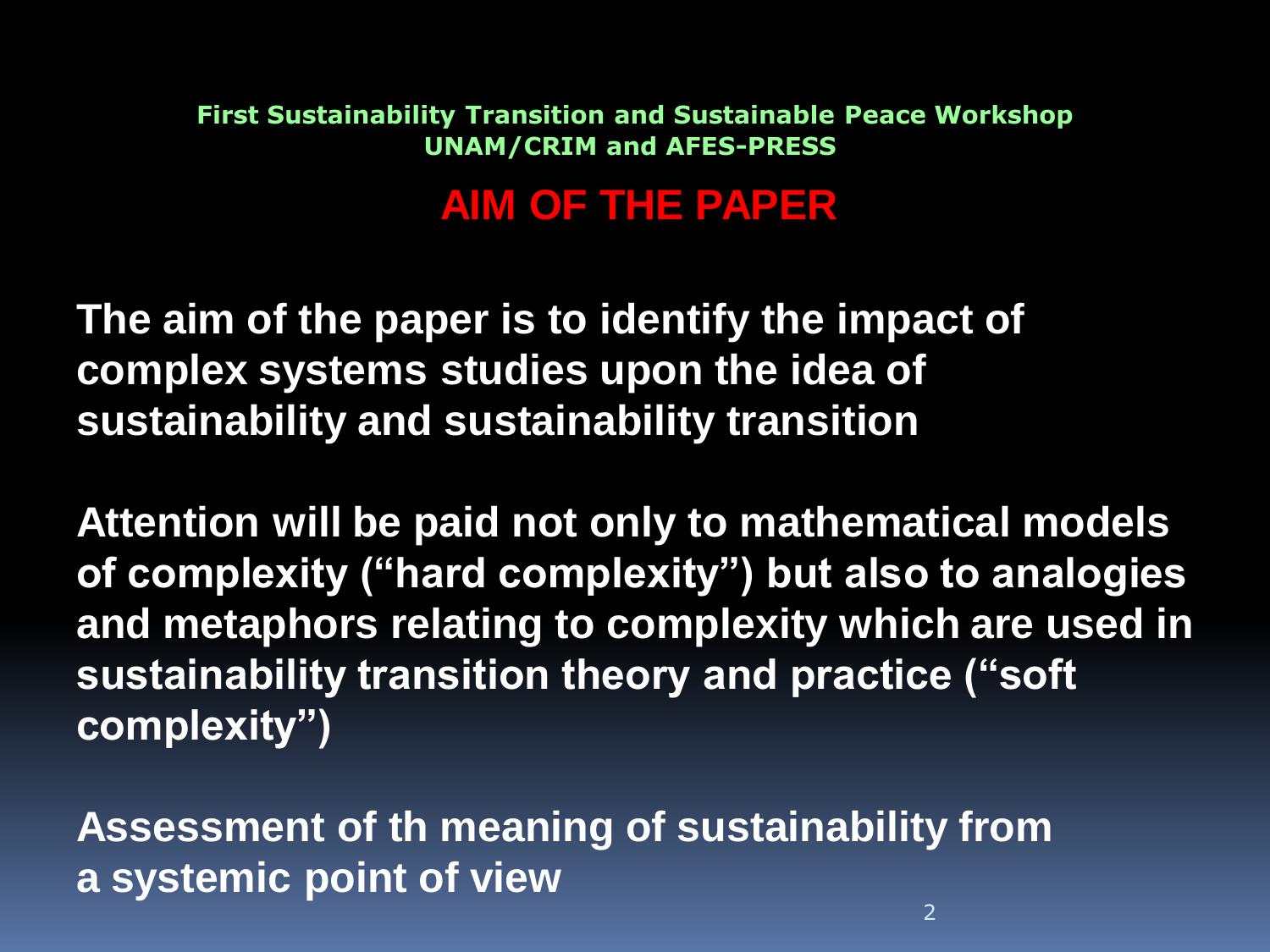## **ASSUMPTIONS OF THE PAPER**

- **1. What is sustainability?**
- **2. Why is it applied?**
- **3. Paradoxes of sustainability**
- **4. Complex systems and sustainability**
- **5. Systemic interpretation of sustainability**
- **6. Advantages and disadvantages of the concept of sustainability**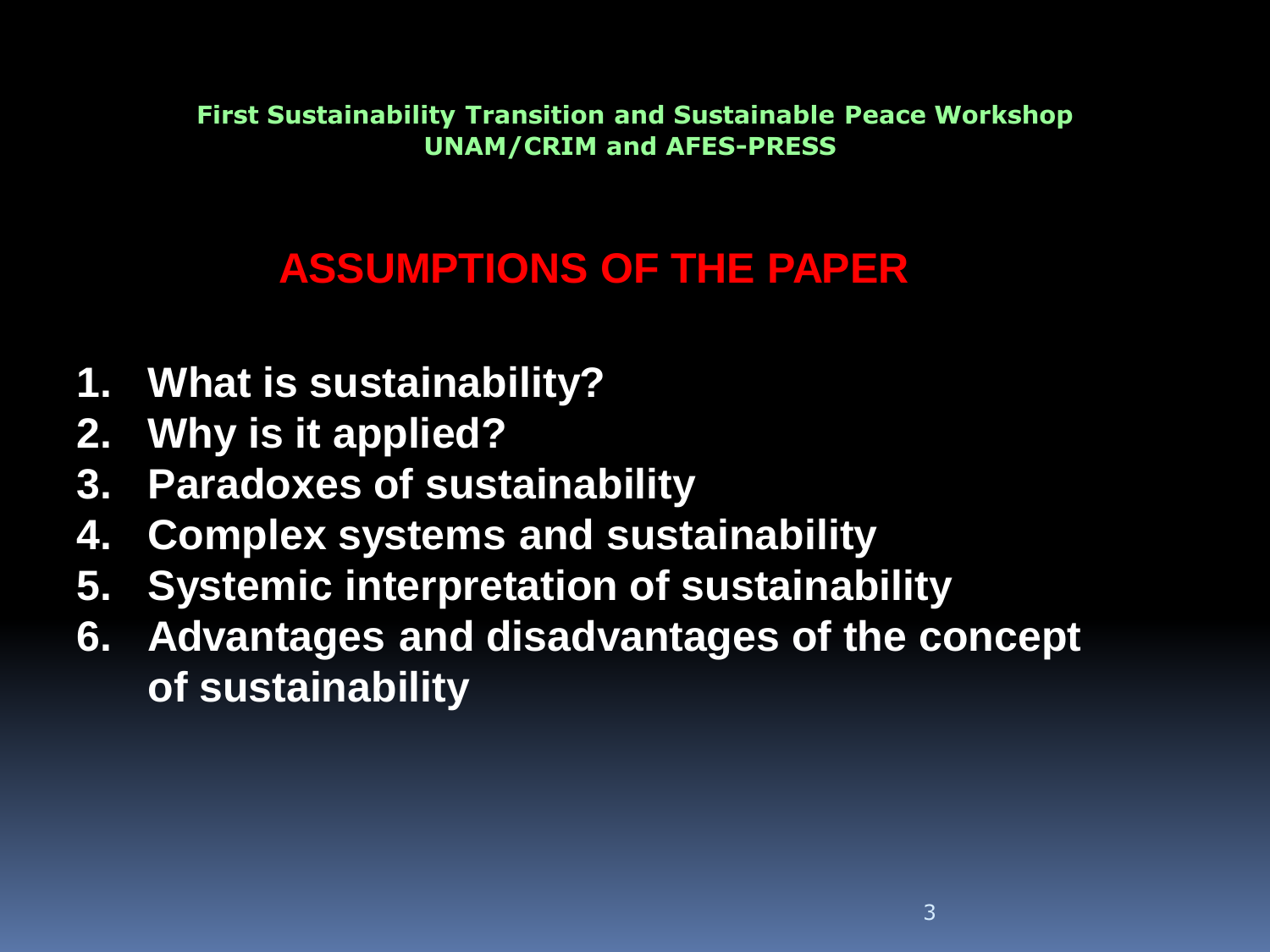#### **ASSUMPTIONS OF THE PAPER**

**A middle-of-the-road epistemological level** 

**Between objective neopositivist approach and constructivism** 

**Minimal level of precision of discourse**

**Self-reflexion in the discourse**

**Effective communication of the idea of sustainability** 

**(Utilitarian approach)**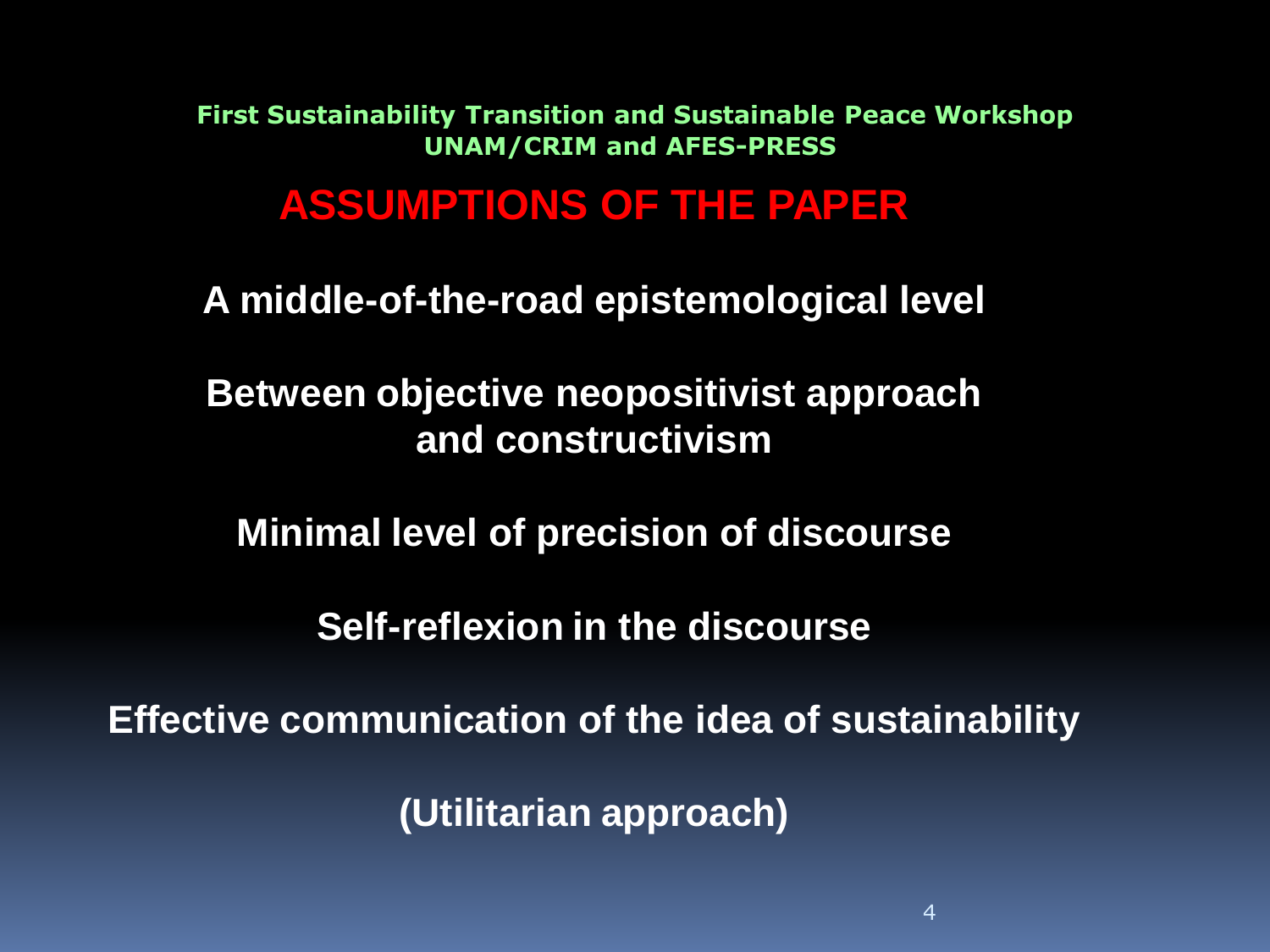## **WHAT IS SUSTAINABILITY – GENERAL IDEAS AND DEFINITIONS**

## **Sustainability**

**In a broad sense - the capacity to endure**

**Ecology – diversity and productivity of biological systems over time**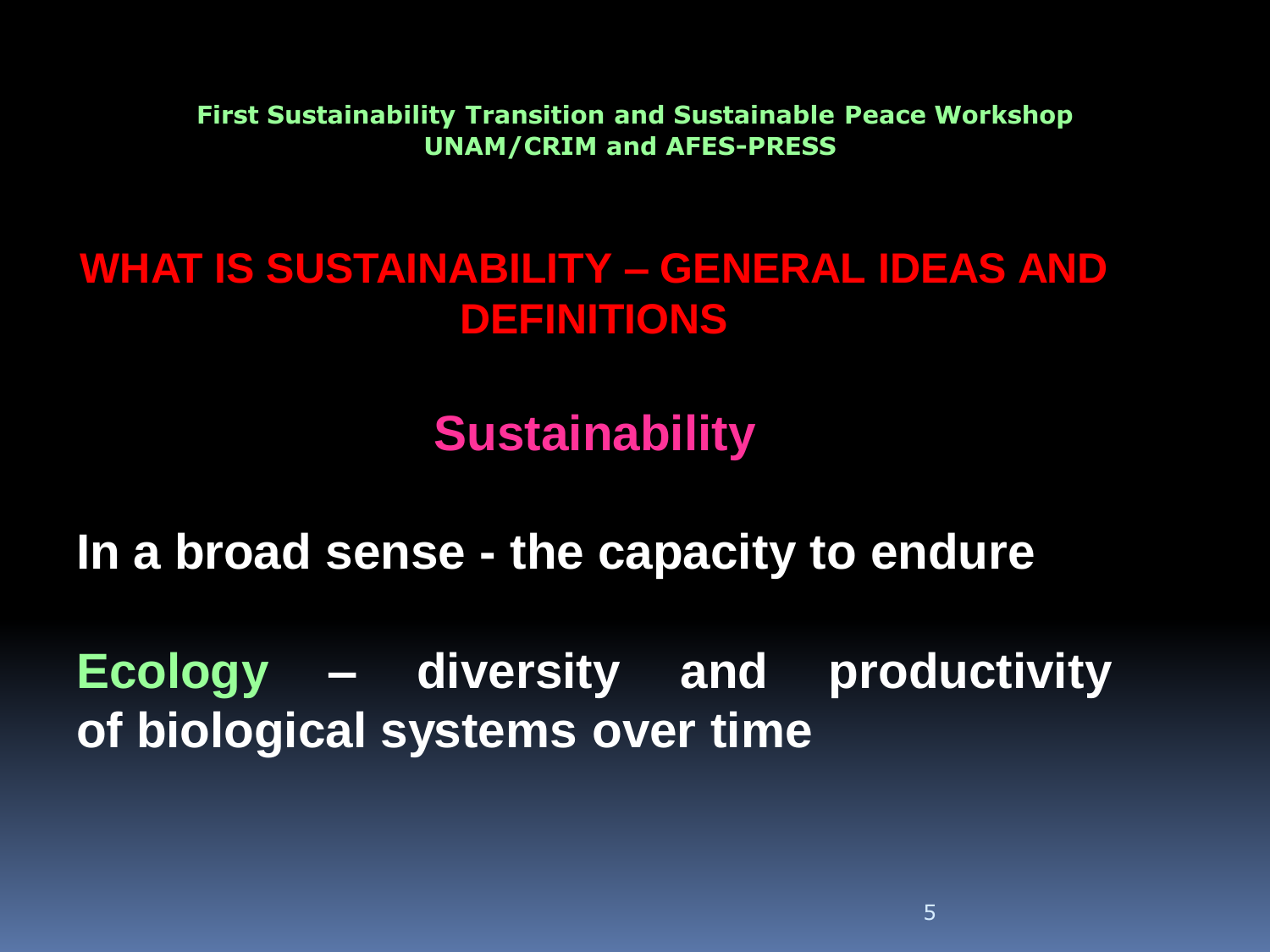## **WHAT IS SUSTAINABILITY – GENERAL IDEAS AND DEFNITIONS**

#### **Sustainability**

**Society - the potential for long-term maintenance of wellbeing, depending on the wellbeing of the natural world and the responsible use of natural resources**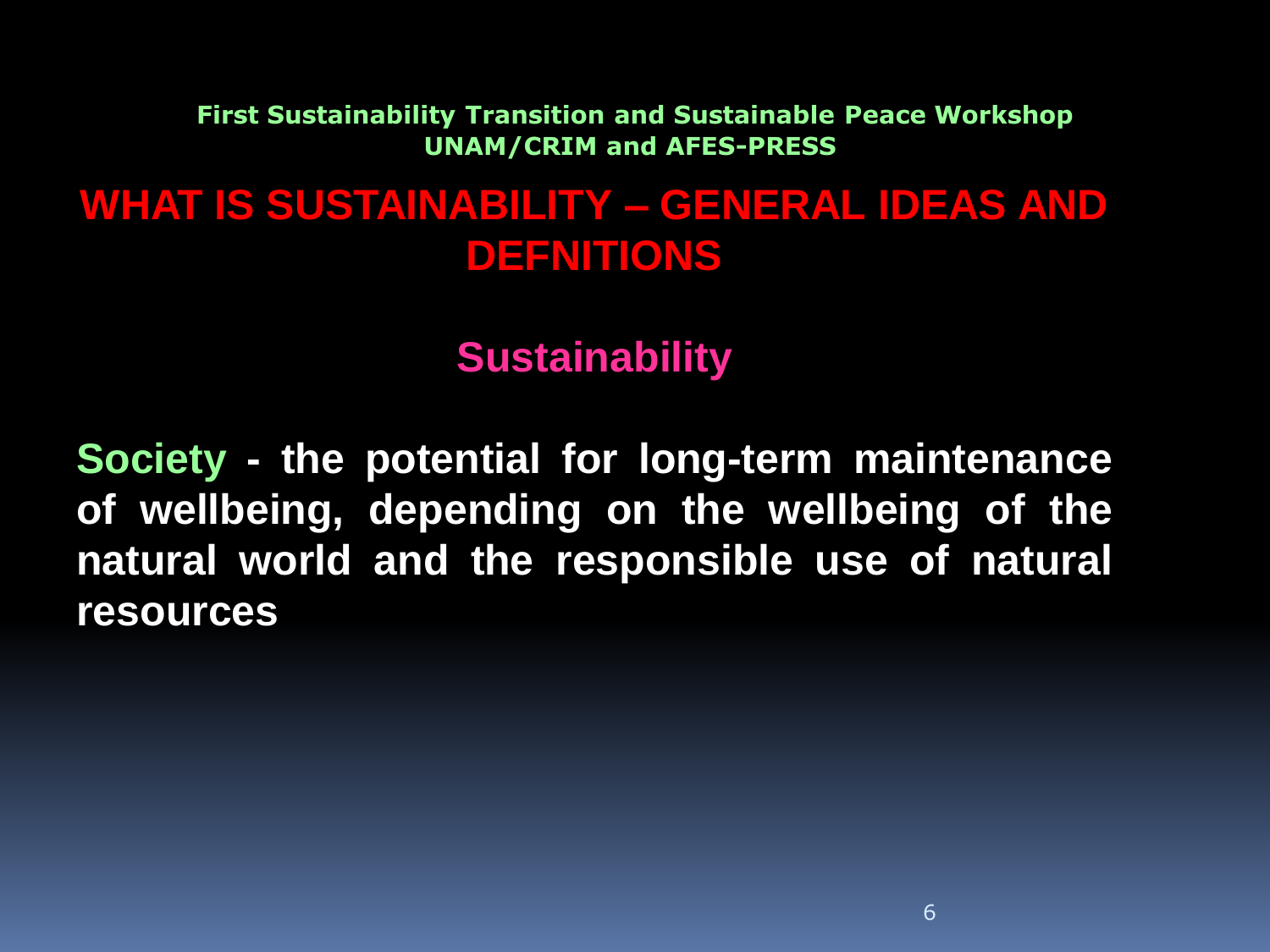# **Sustainability**

**Sustainable development has been defined in many ways, but the most frequently quoted definition is from** *Our Common Future***, also known as the Brundtland Report:**

*"Sustainable development is development that meets the needs of the present without compromising the ability of future generations to meet their own needs"*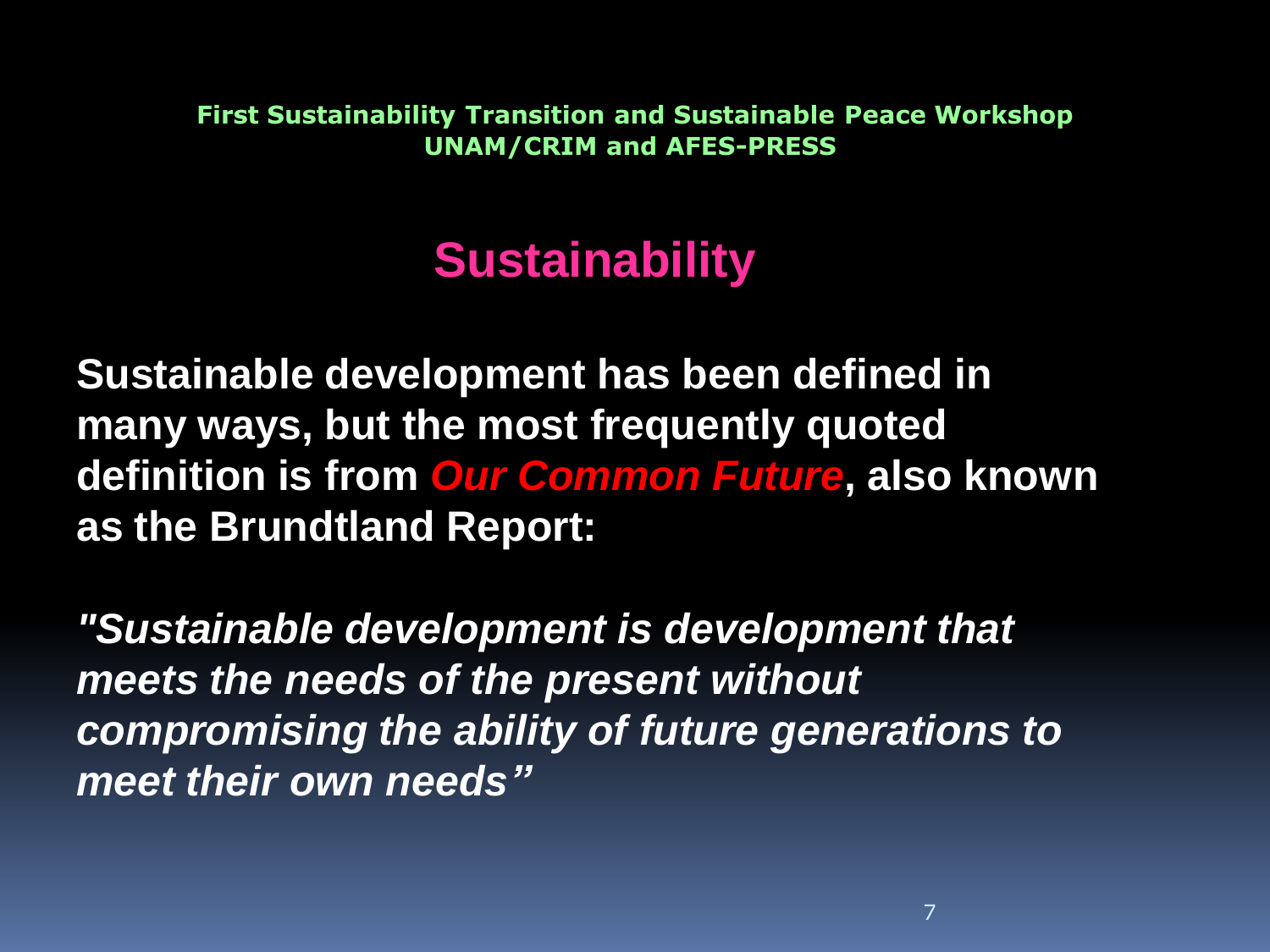# **Sustainability**

**It contains two key concepts:**

*the concept of needs, in particular the essential needs of the world's poor, to which overriding priority should be given*

*the idea of limitations imposed by the state of technology and social organization on the environment's ability to meet present and future needs*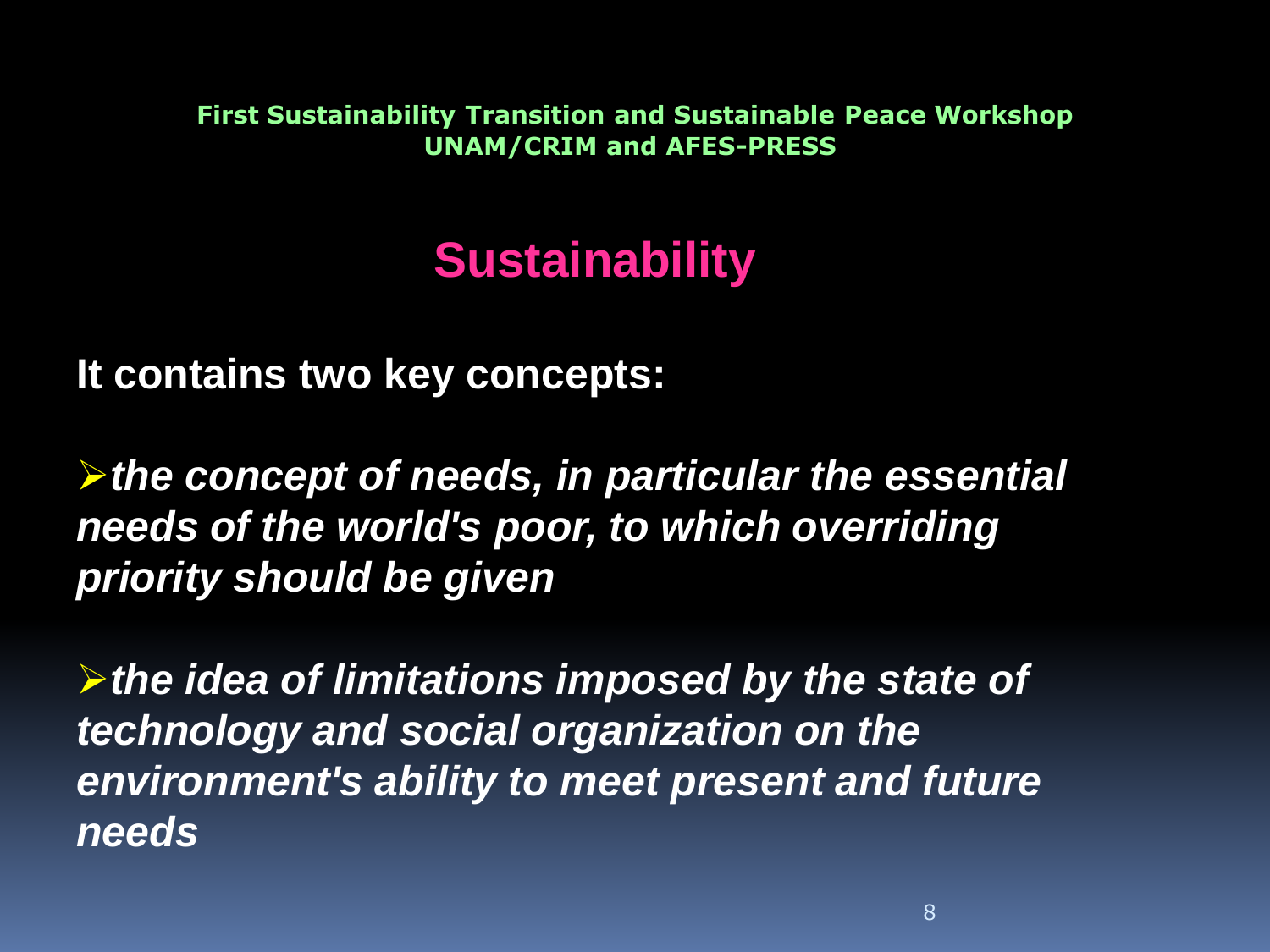## **WHAT IS SUSTAINABILITY – GENERAL IDEAS AND DEFINITIONS**

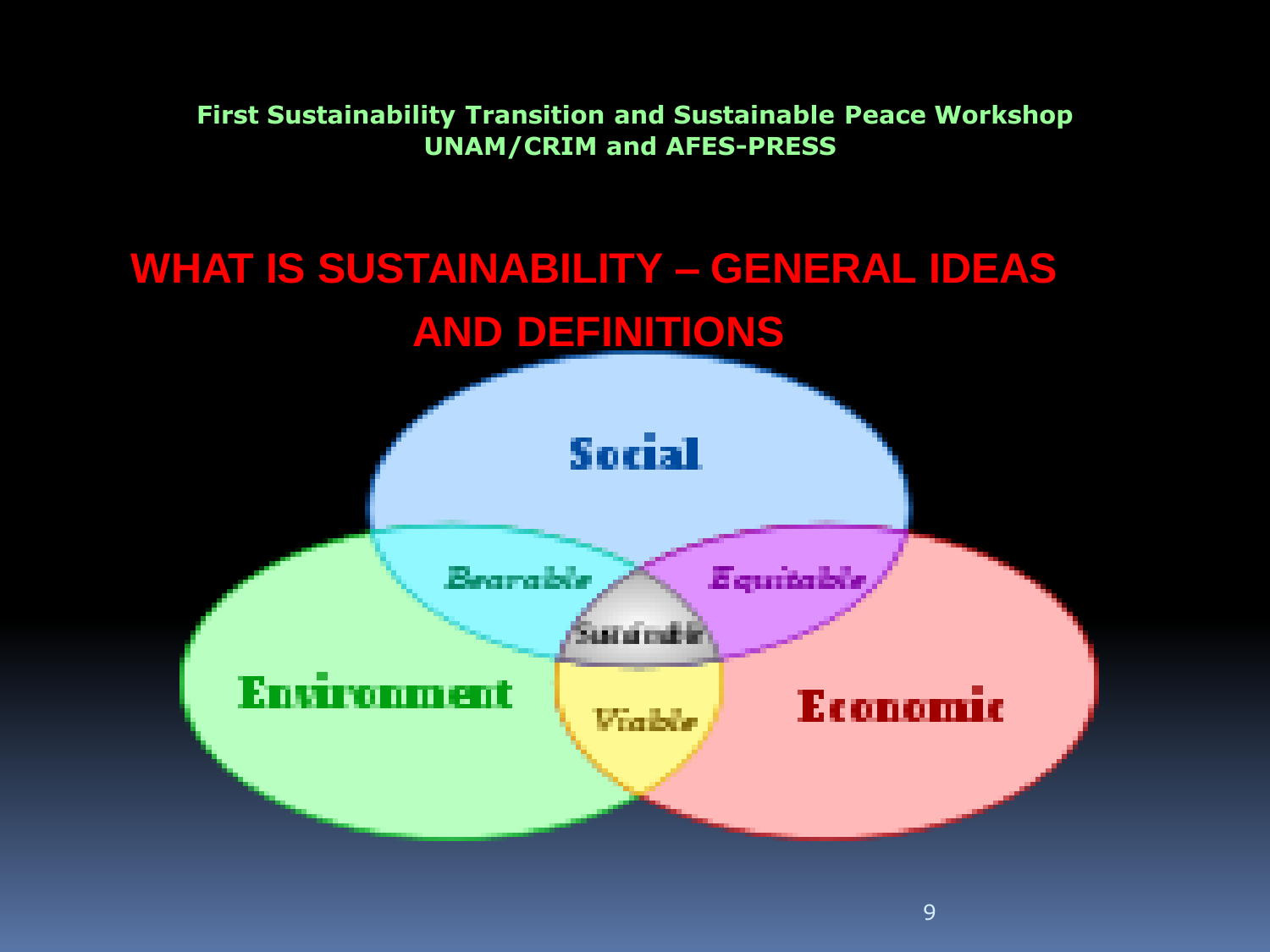## **WHAT IS SUSTAINABILITY – GENERAL IDEAS AND DEFINITIONS**

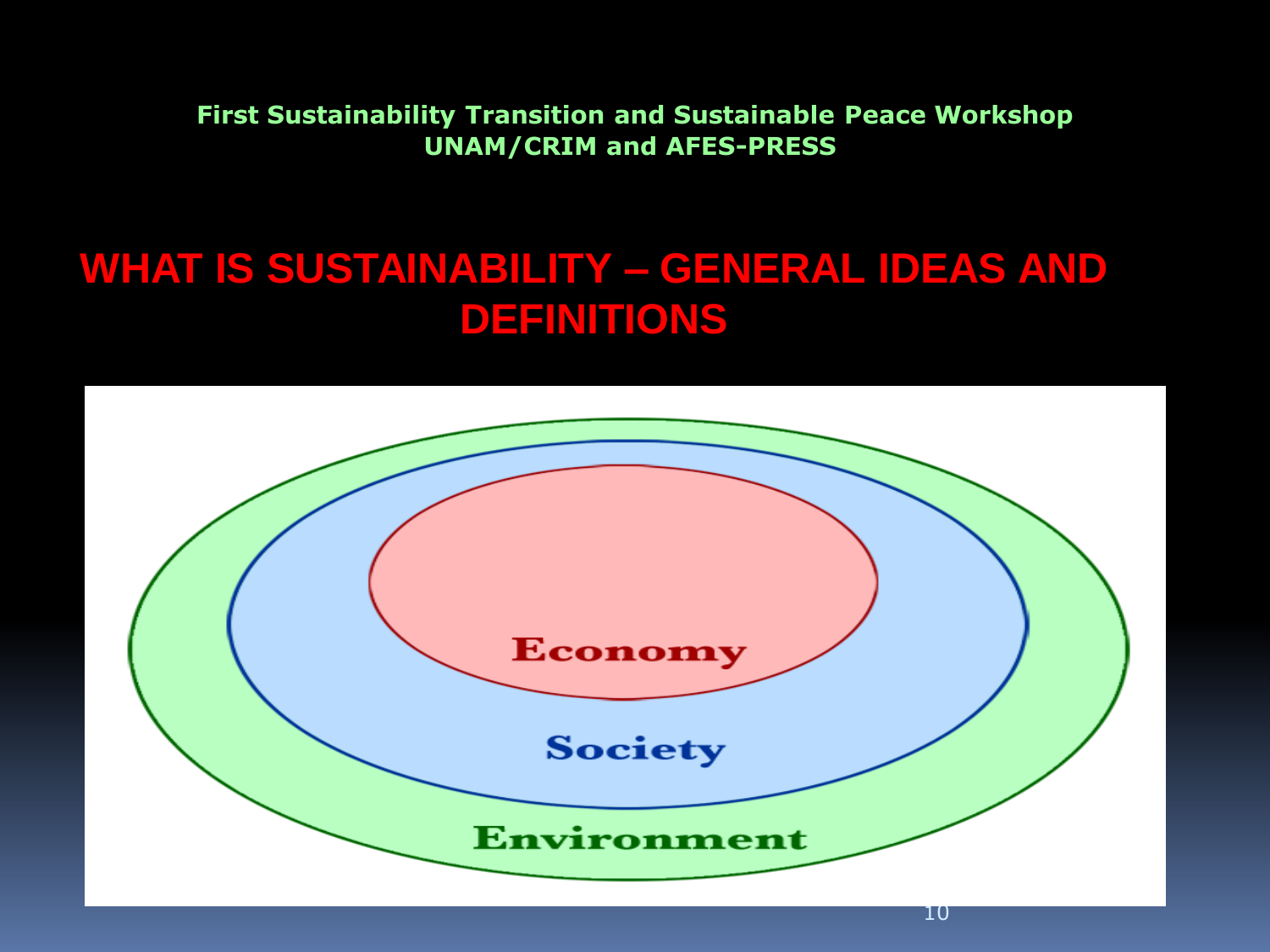## **WHY SUSTAINABILITY?**

**Fundamental epistemological questions:**

**1. In a present form sustainability is a normative** (value laden) "scientific" and "systems thinking**based" metaphor with predominantly imprecisely defined characteristics.** 

**2. Difficulties of operationalization - rather a kind of "prophetic" and ideological term.**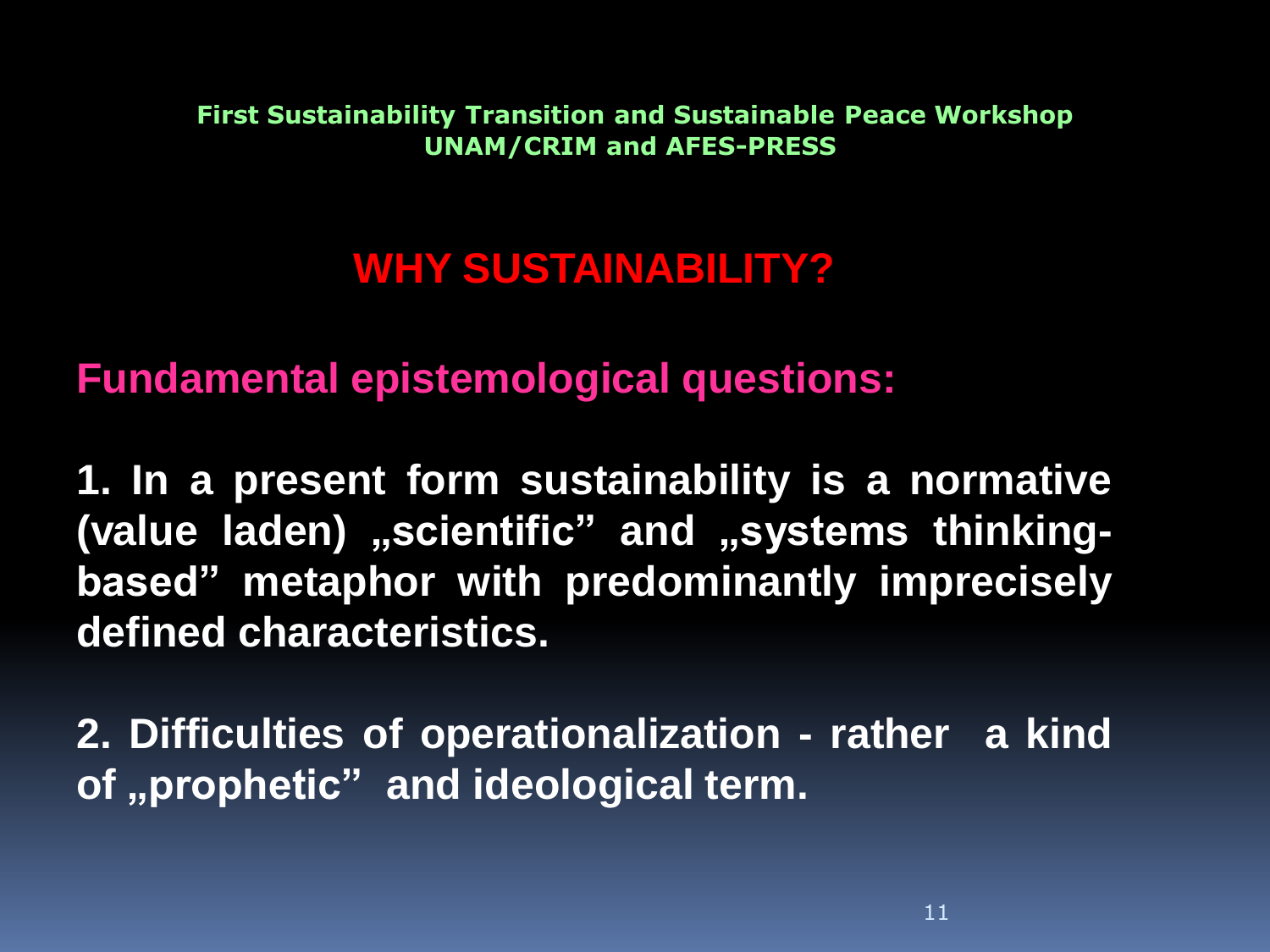## **WHY SUSTAINABILITY?**

**Fundamental epistemological questions:**

**The main subject of sustainability?**

- **If broadly defined "humanity" in its environment then:**
- **1. What about the measures of sustainability the world population, living conditions?**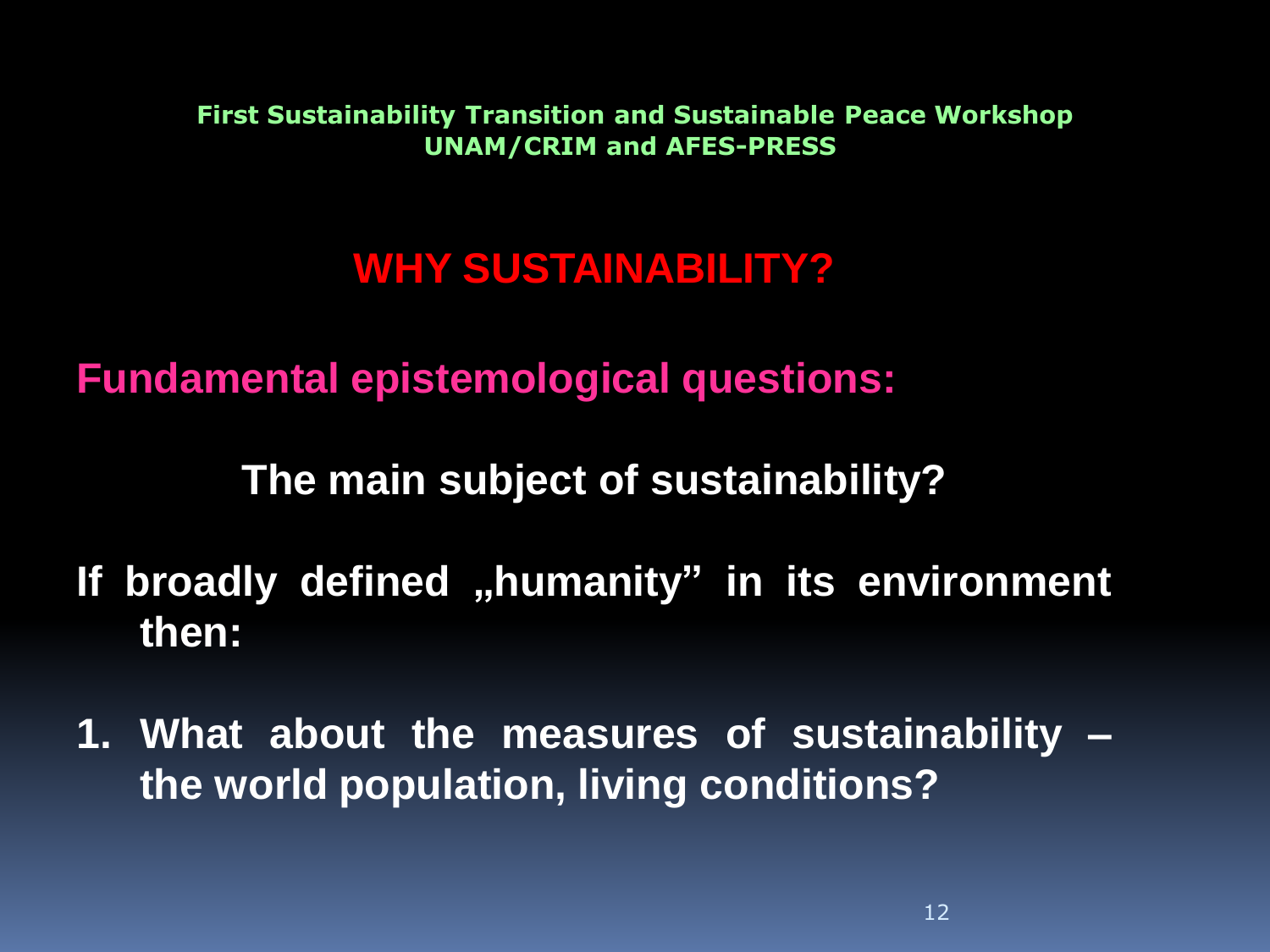## **WHY SUSTAINABILITY?**

**Fundamental epistemological questions:**

**The main subject of sustainability, cont'd**

- **2. Is it possible to define the measures of sustainability, to determine their present value and to predict their future value?**
- **3. Are there any universal measures of sustainability?**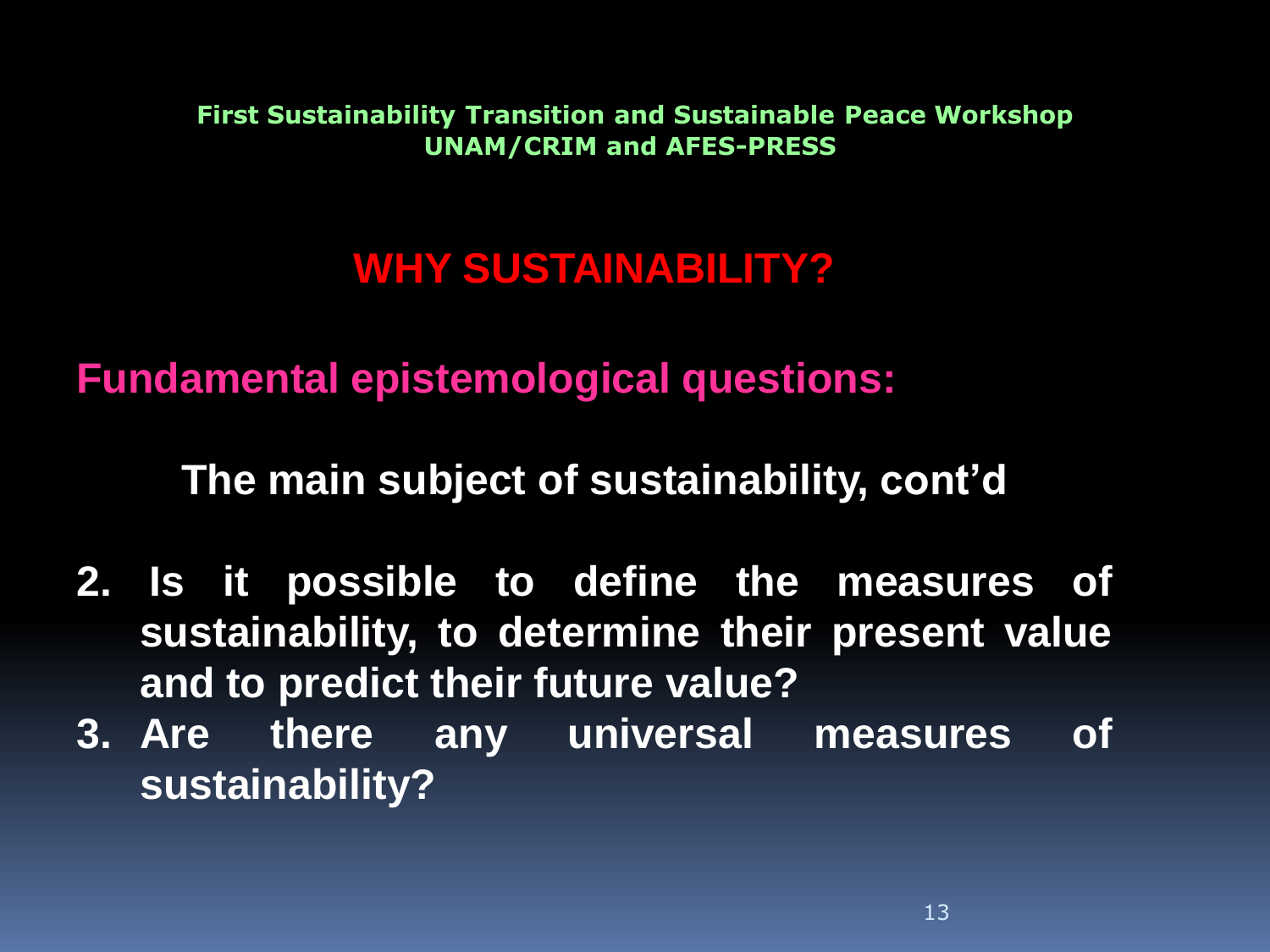## **WHY SUSTAINABILITY?**

**Fundamental epistemological questions:**

**The main subject of sustainability, cont'd**

- **4. Specific measures of sustainability – scale: local, global**
- **5. Functional approach - associated with various domains of human activity**
- **6. Sustainability and elimination of differences of standards of living in the world – how it can be achieved?**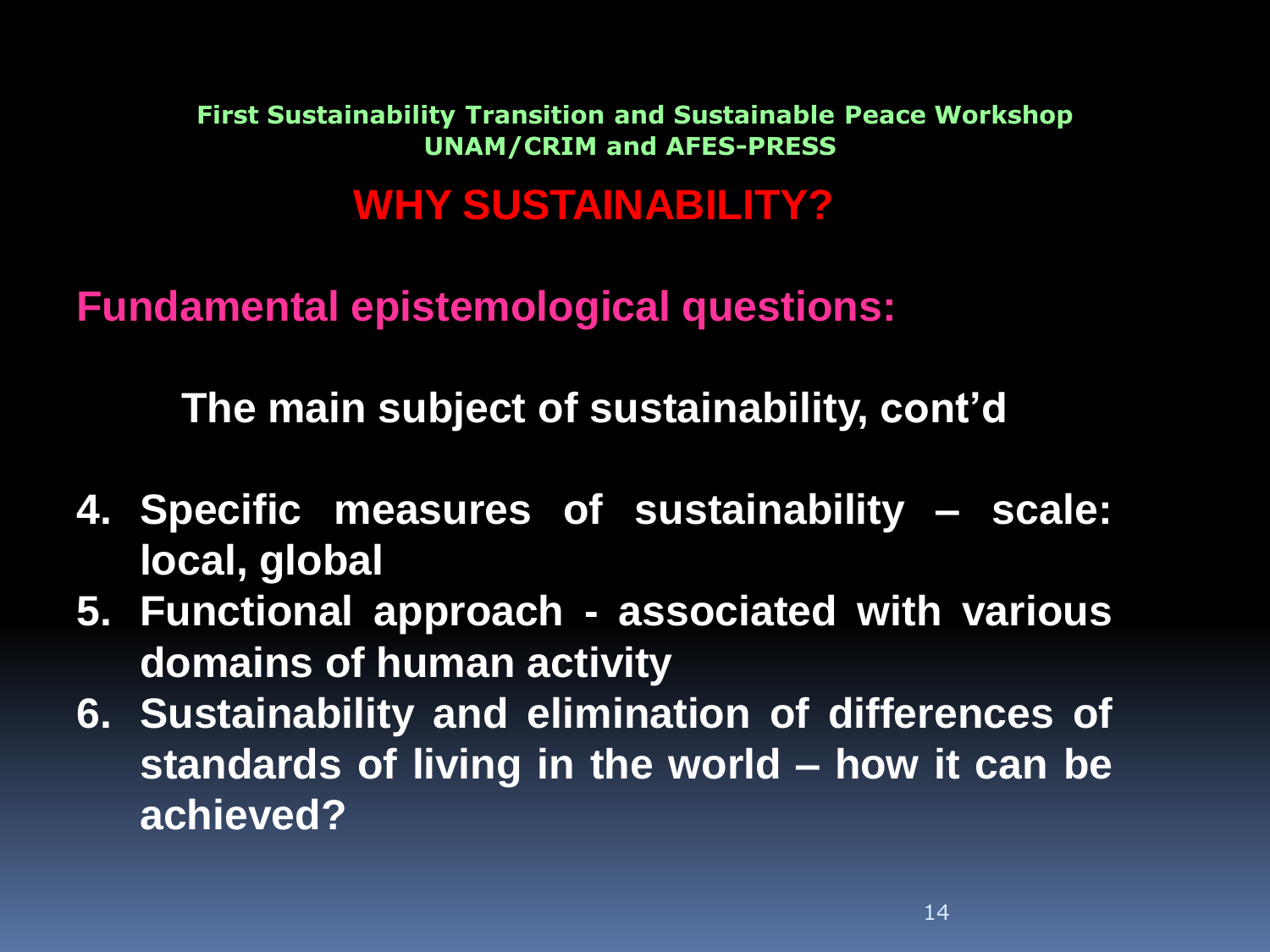## **WHY SUSTAINABILITY?**

**Interpretations (examples):**

- **population**
- **consumption, technology, resources**
- **direct and indirect environmental impacts**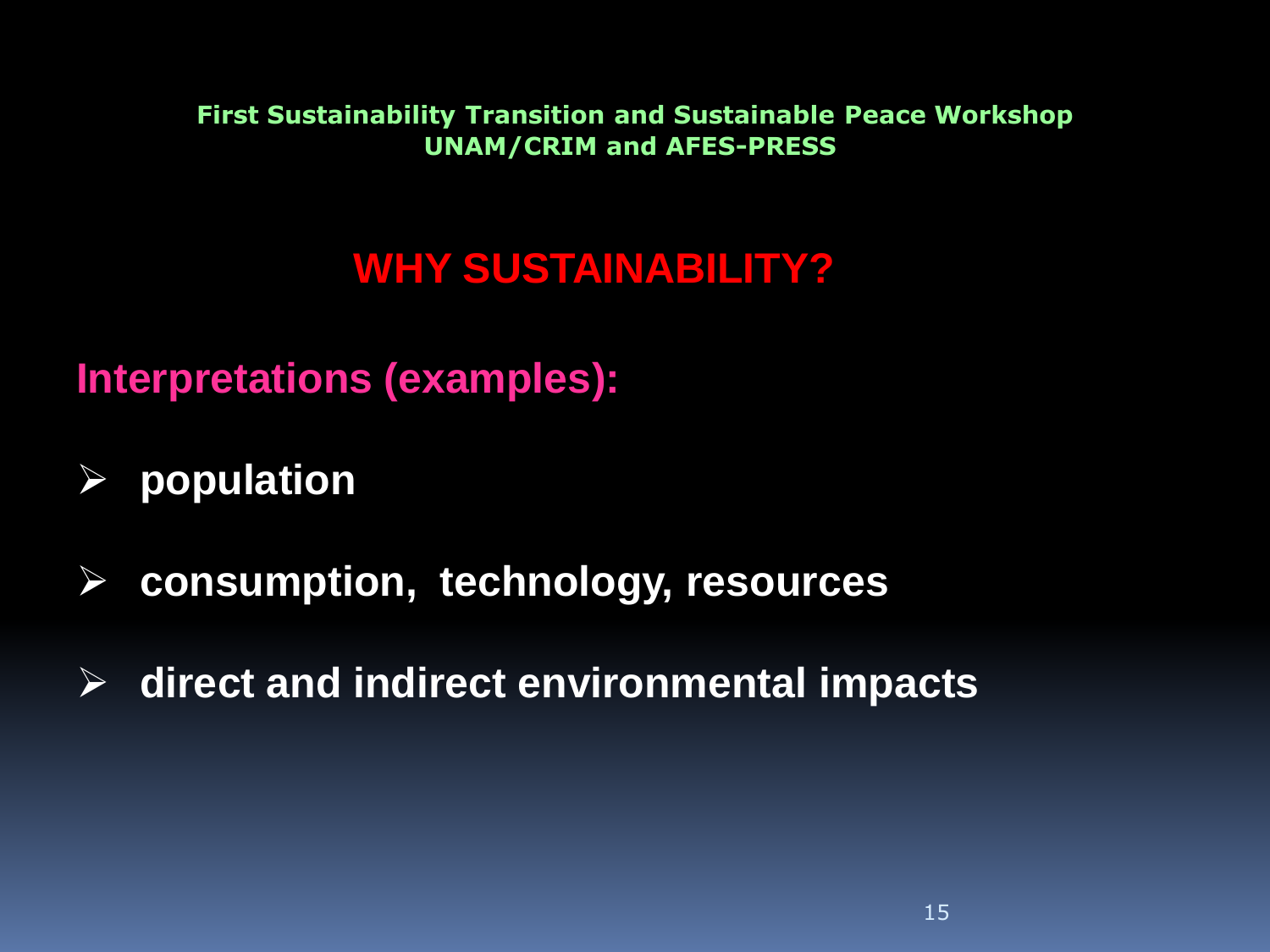## **WHY SUSTAINABILITY?**

**Interpretations (examples), cont'd:**

## **Environment**

- **global human impact on biodiversity**
- **environmental management**
- **extinctions**

**management of human consumption**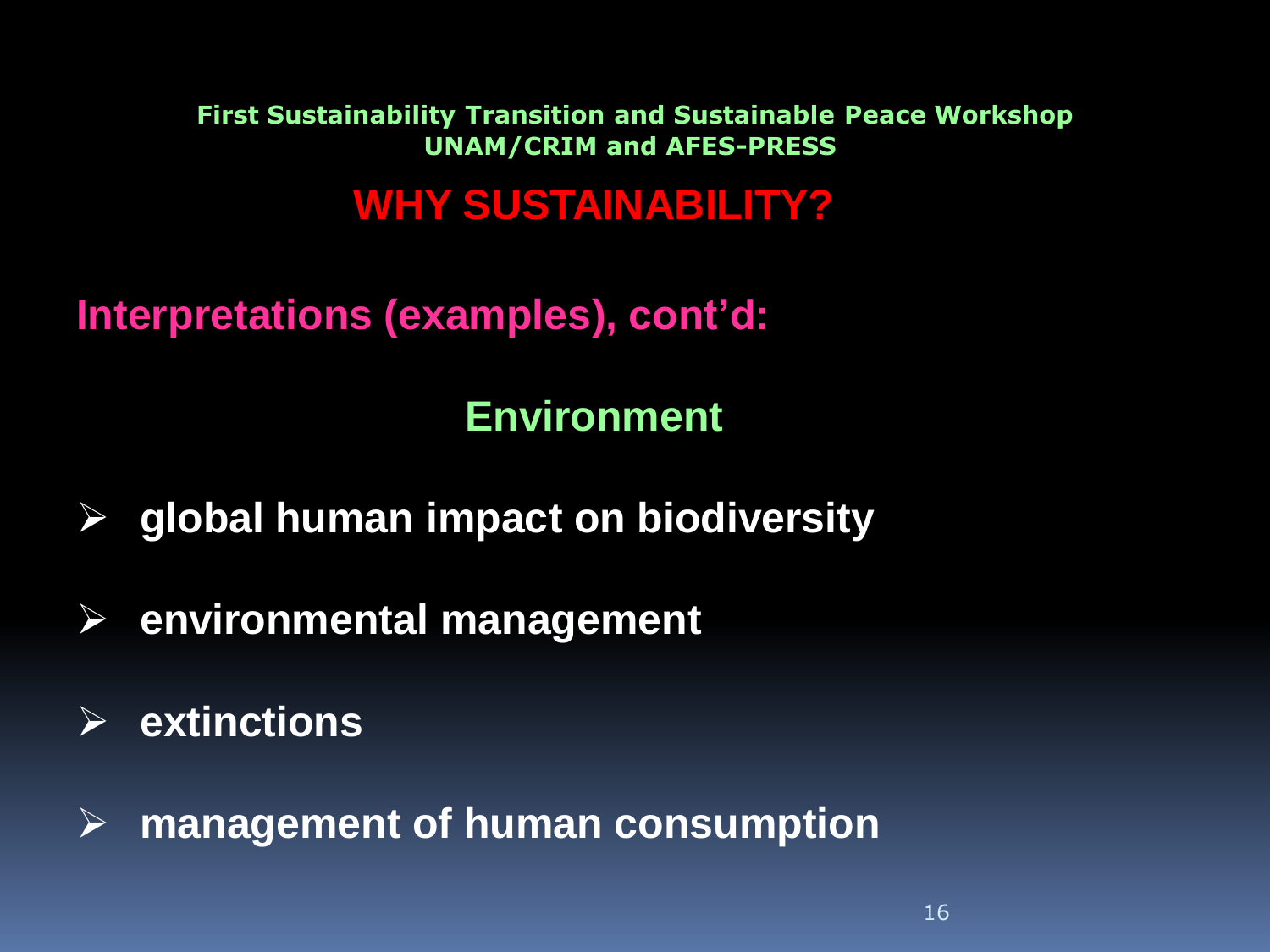## **WHY SUSTAINABILITY?**

**Interpretations (examples), cont'd:**

### **Economic dimension**

- **decoupling environmental degradation and economic growth**
- **nature as an economic externality**
- **economic opportunity**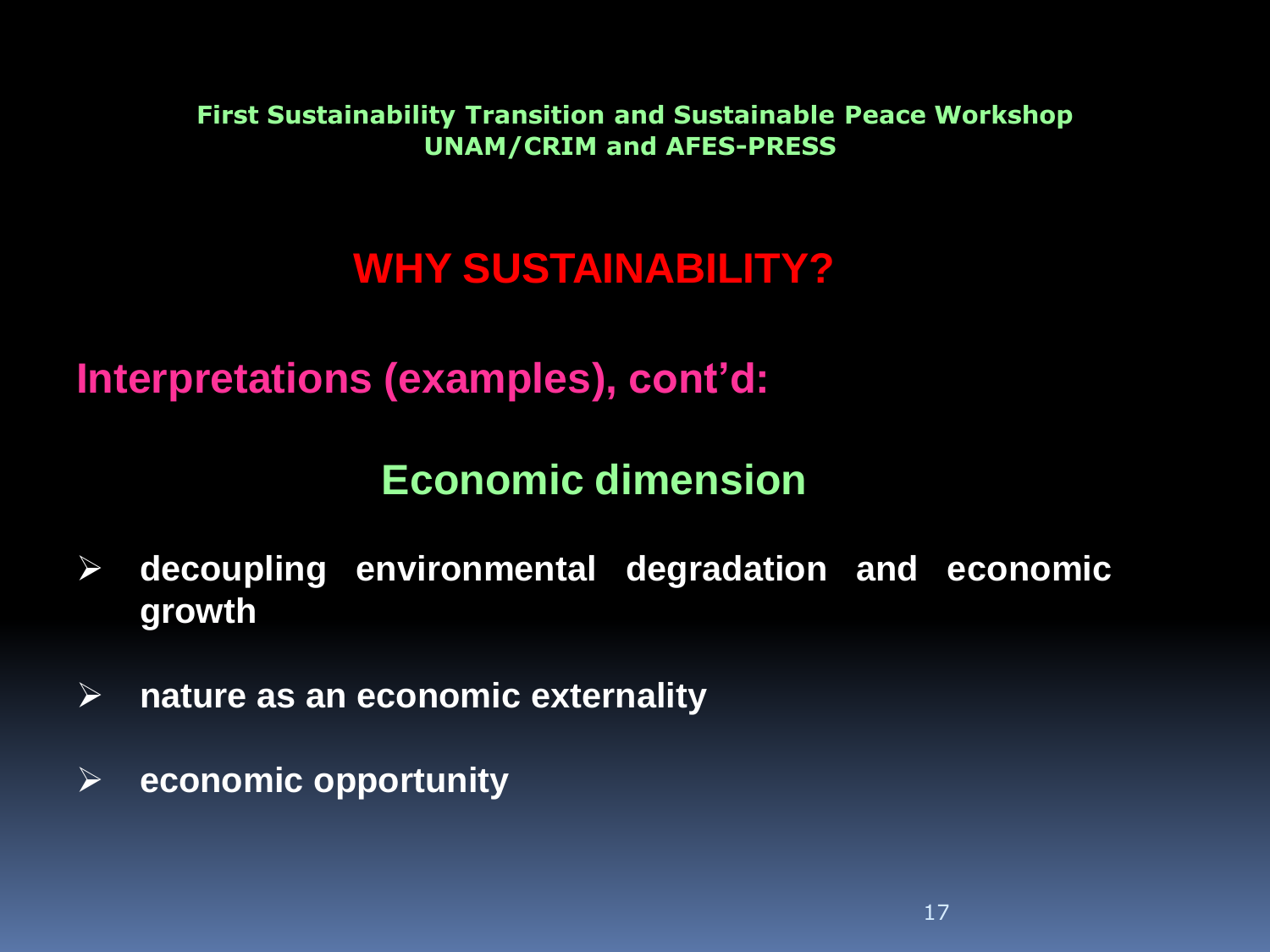## **WHY SUSTAINABILITY?**

**Interpretations (examples), cont'd:**

**Social dimension**

- **peace and security**
- **social justice**
- **human relationship to nature**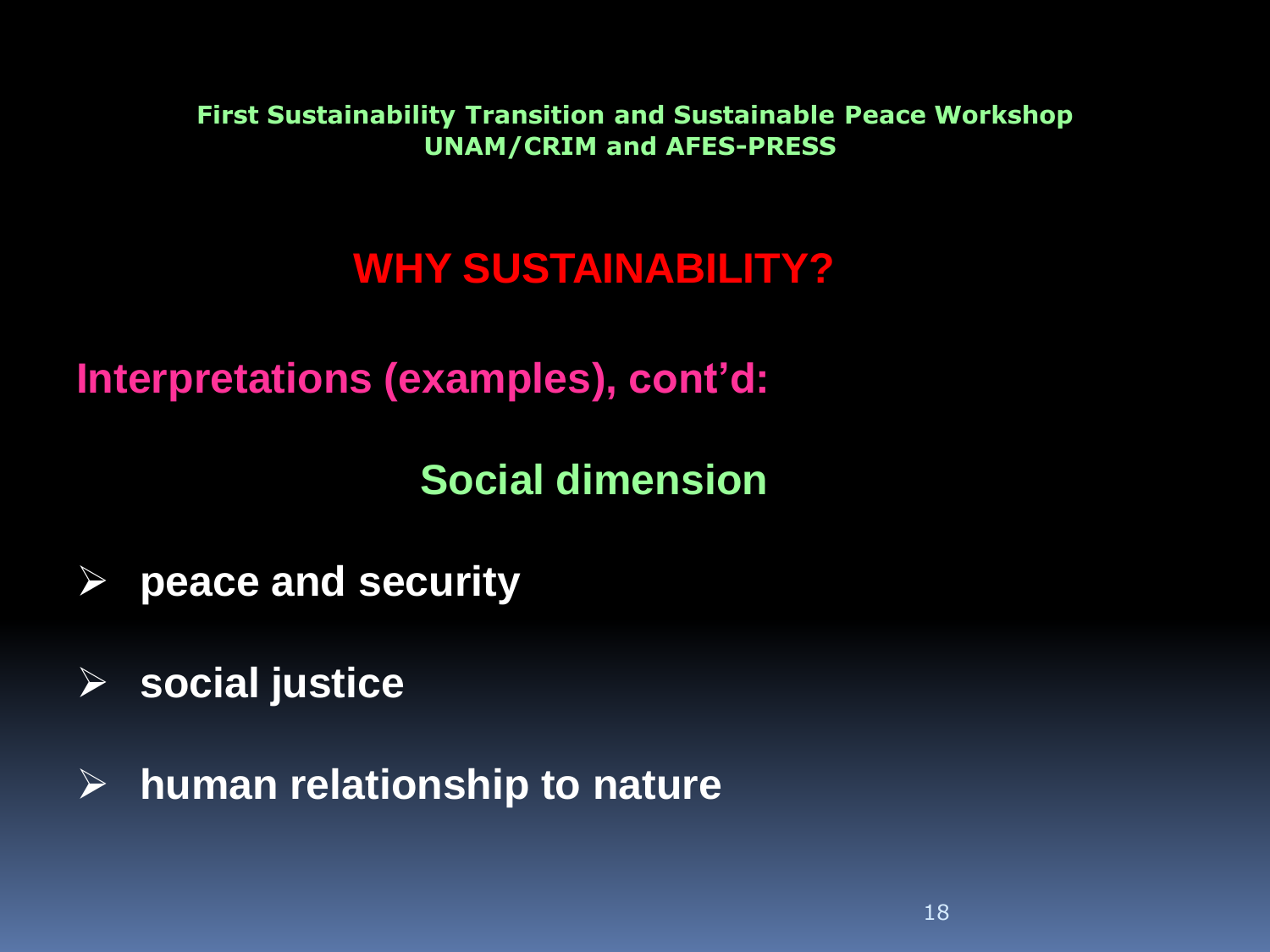## **WHY SUSTAINABILITY?**

**Interpretations (examples), cont'd:**

### **Transition**

- **less attention given to norms and ultimate objectives**
- **concentration on the process (social learning)**

 **focus shifted from structure to functional** approach and the second second second second second second second second second second second second second sec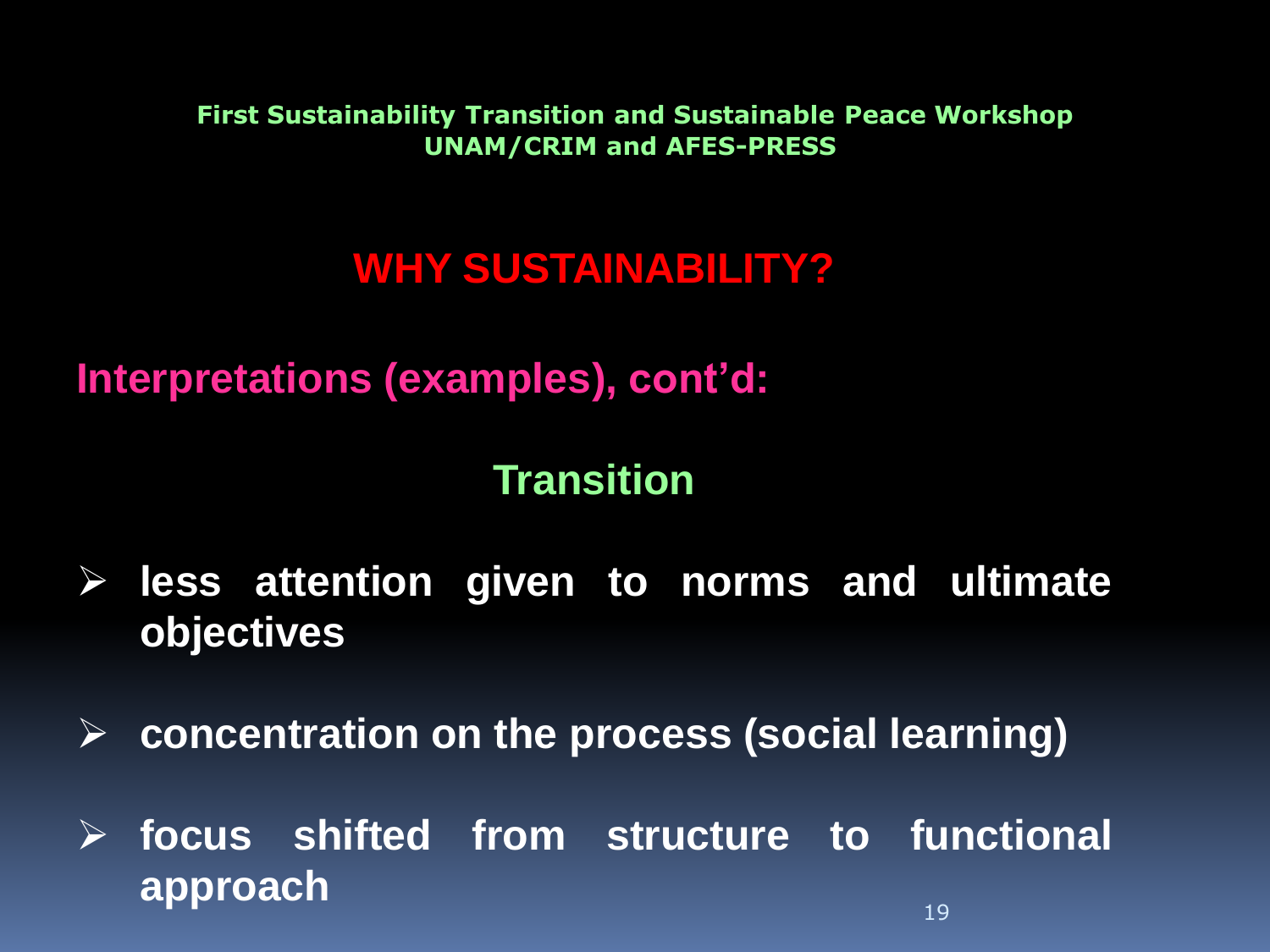## **WHY SUSTAINABILITY?**

**Interpretations (examples), cont'd:**

**Measurement (examples)**

**Happy Planet Index**

**Triple Bottom Line Accounting**

**Environmental Sustainability Index** 

**Environmental Performance Index**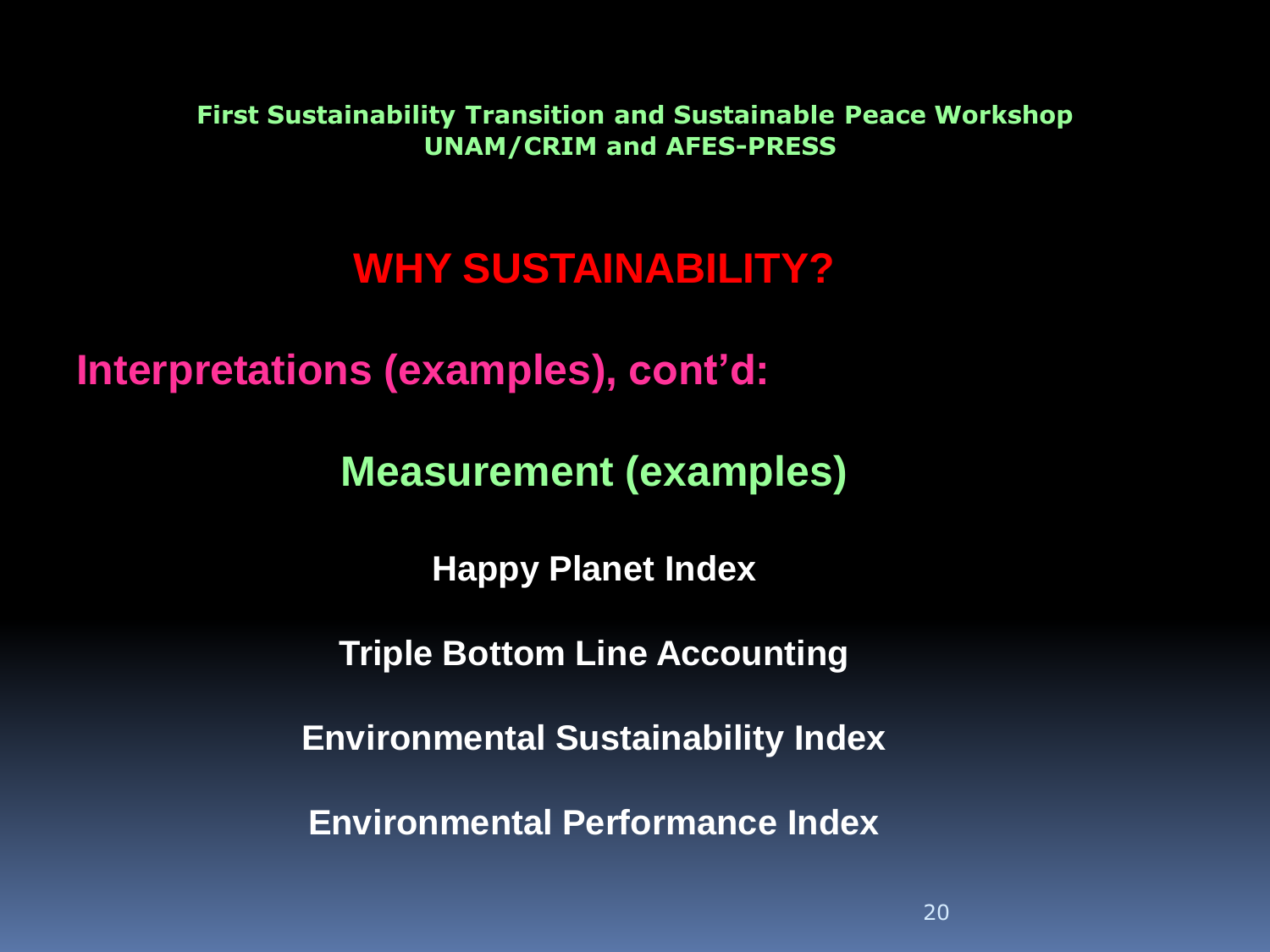## **WHY SUSTAINABILITY?**

**Three approaches to social/economic systems:**

- **1. Objective risk, threat, equilibrium, etc.**
- **2. Subjective (constructivist) – risk, threat,**  equilibrium, as an "act of speech" (performative **utterance)**
- **3. Intersubjective – search for (negotiated) meaning), acceptable, allowing for efficient communication**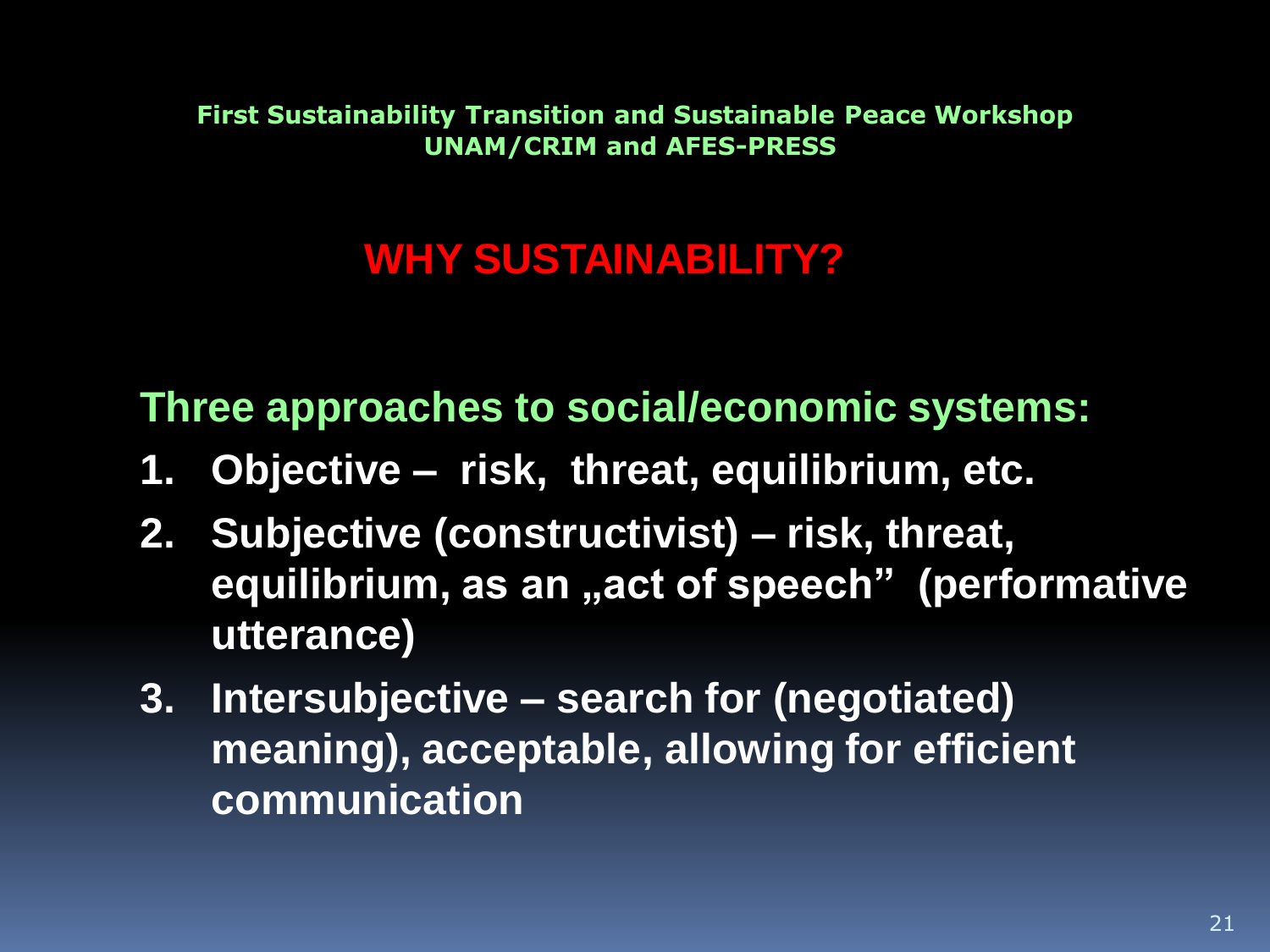## **WHY SUSTAINABILITY?**

**Paradoxes of sustainability and transition:**

- **1. Natural vs. social**
- **2. Local vs. global**
- **3. Sources of norms concerning sustainability**
- **4. The ultimate objectives**
- **5. Contradiction of objectives**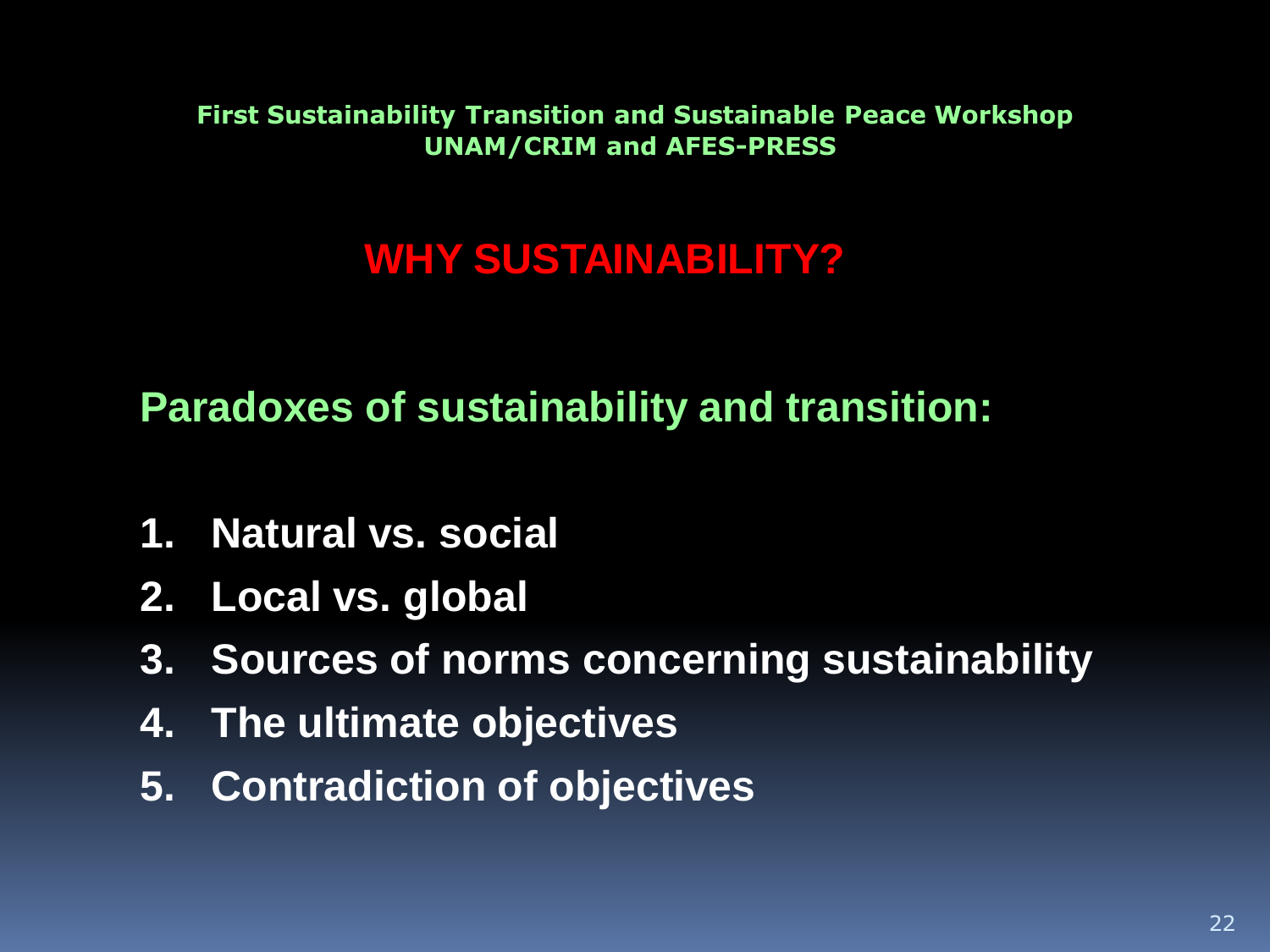## **WHY SUSTAINABILITY?**

**Paradoxes of sustainability and transition, cont'd:**

- **6. Subjective vs. objective**
- **7. Predictability vs. unpredictabiity**
- **8. Process vs. final state**
- **9. Spontaneity vs. control**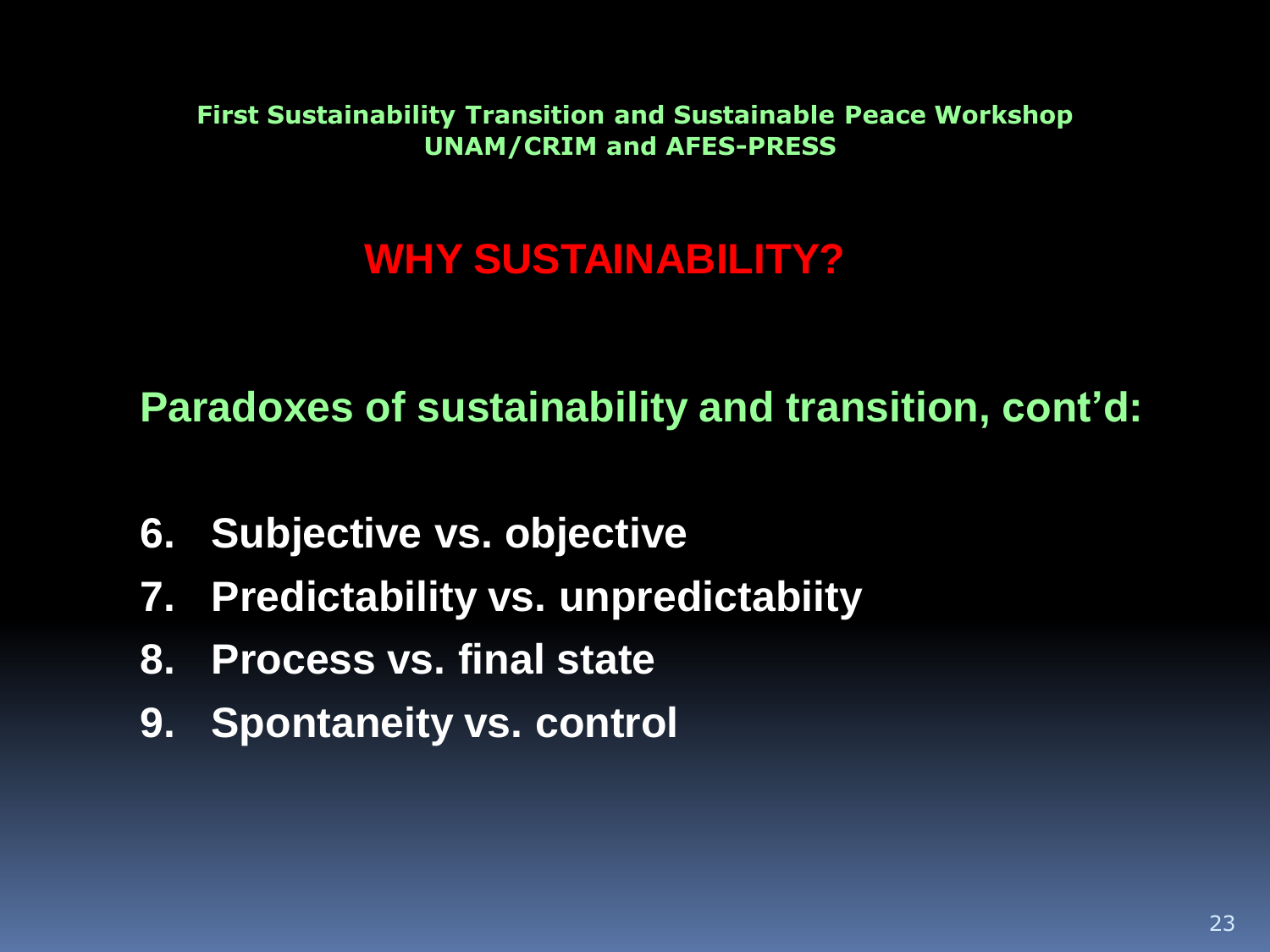## **SUSTAINABILITY AND COMPLEX SYSTEMS**

- **expectations – a strong normative and ethical background**
- **opportunities**
- **limitations**
- **Illusions**
- **abuses**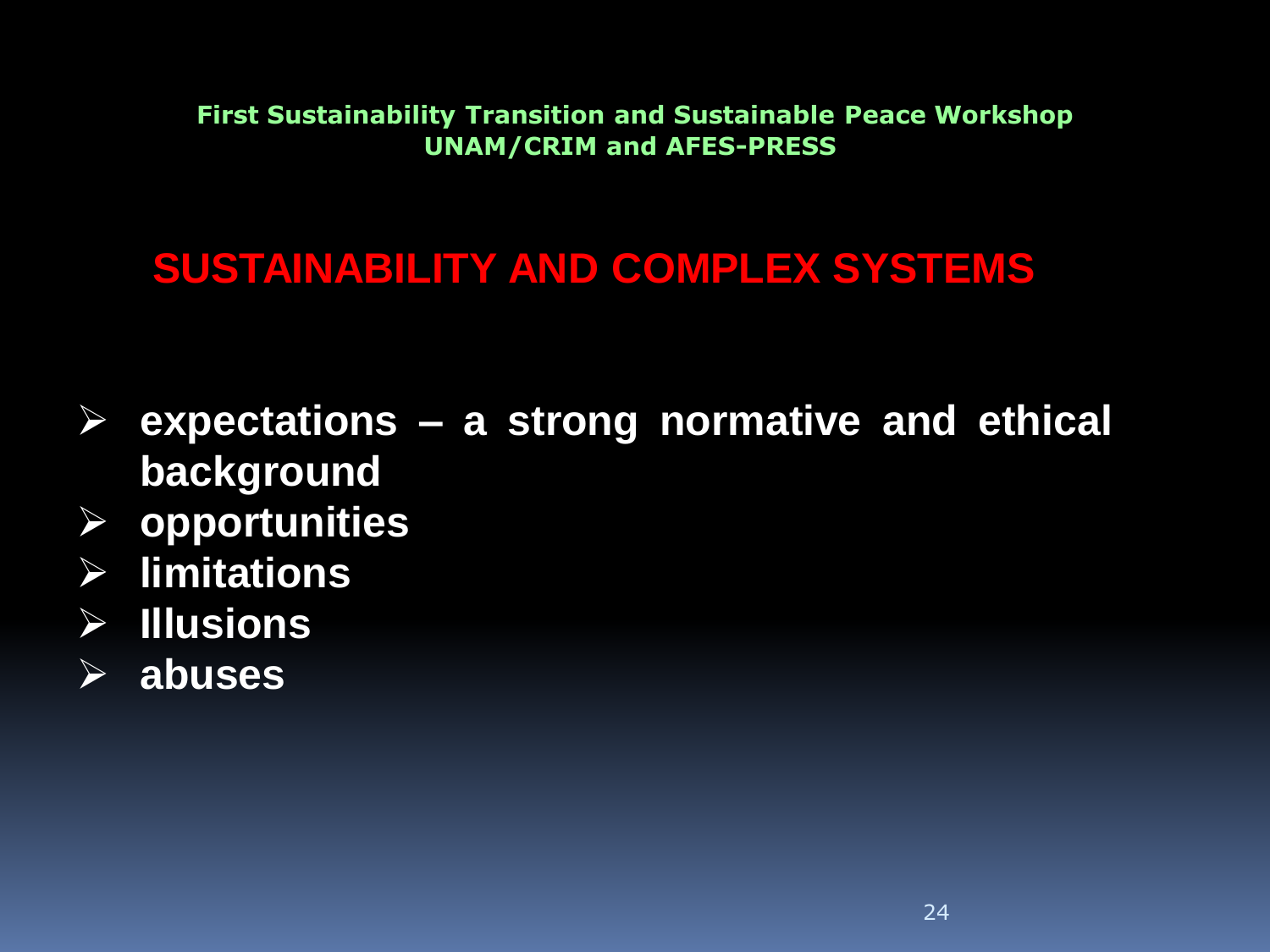## **SUSTAINABILITY AND COMPLEX SYSTEMS**

## **"Hard" complexity: mathematical models**

**"Soft" complexity: analogies and metaphors deriving from mathematical models along with qualitative ideas of complexity, e.g. concepts of Niklas Luhmann**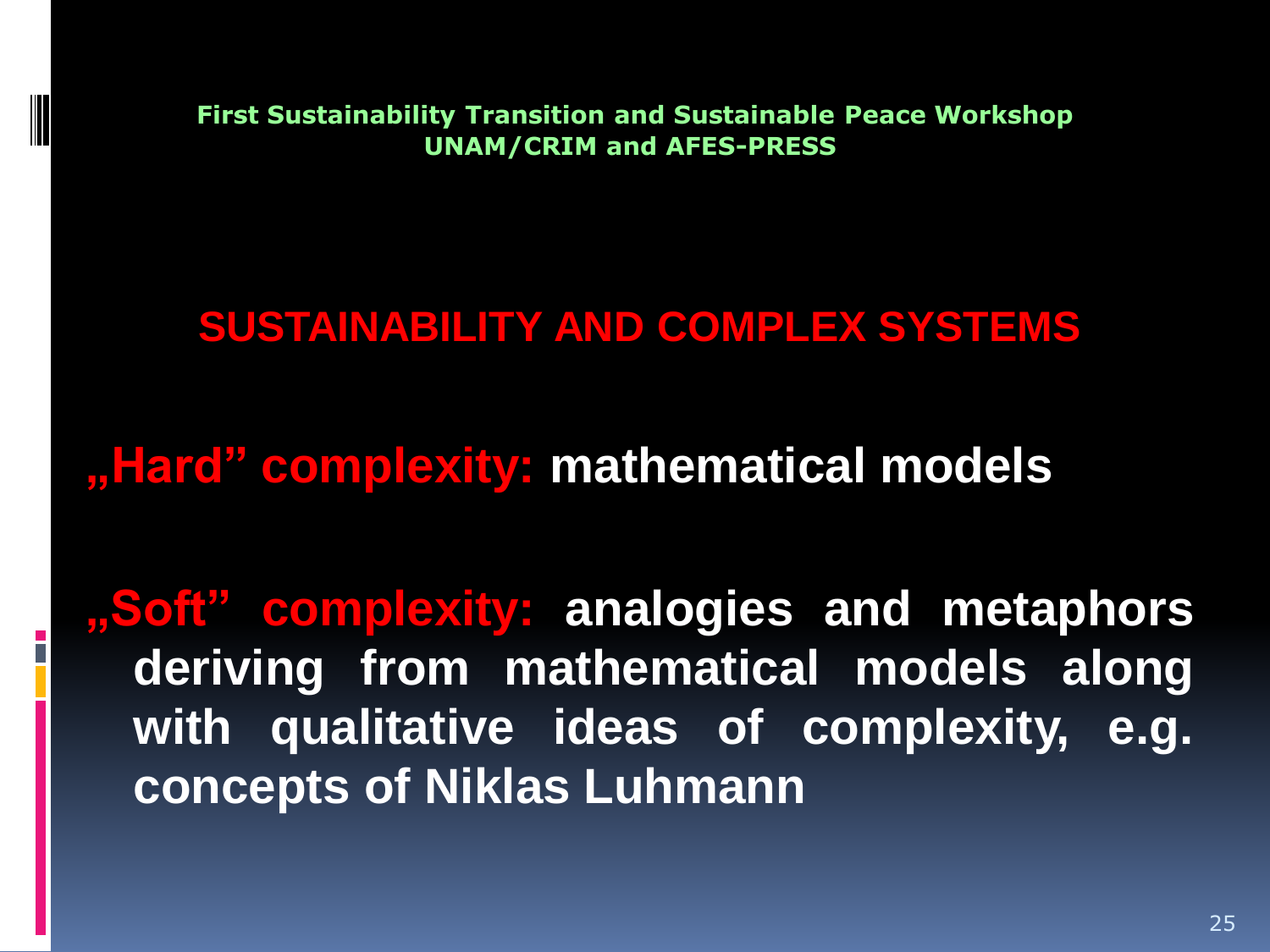### **SUSTAINABILITY AND COMPLEX SYSTEMS**

**Human systems are characterized by the presence of all sources and types of complexity**

**Human systems are**

**"Complexities of complexities"**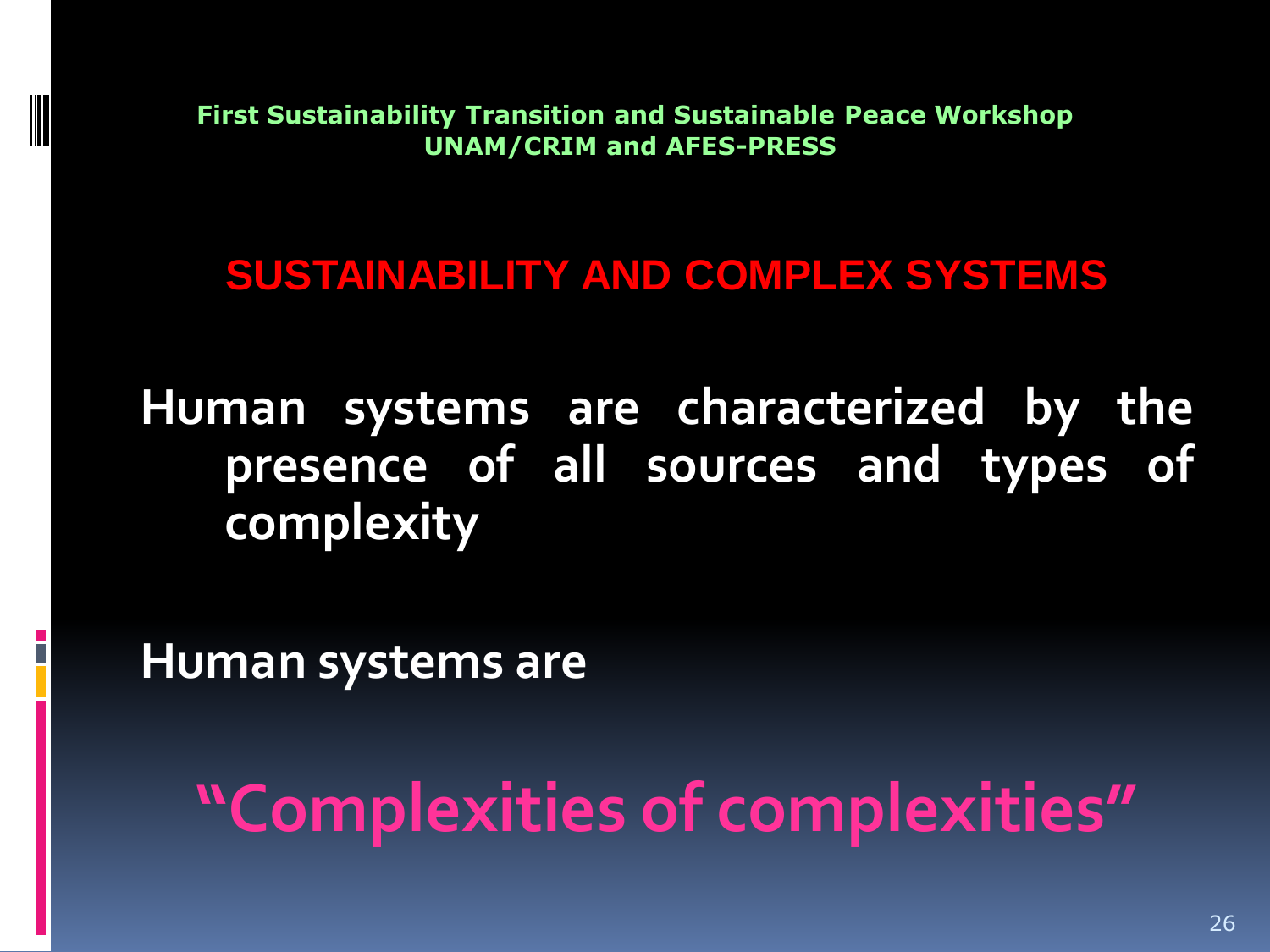**Models, analogies and metaphors are instruments of theories in social sciences and are applied for:**

 **description explanation of causal relations prediction anticipation normative approach prescription retrospection retrodiction (back-casting) control and regulation**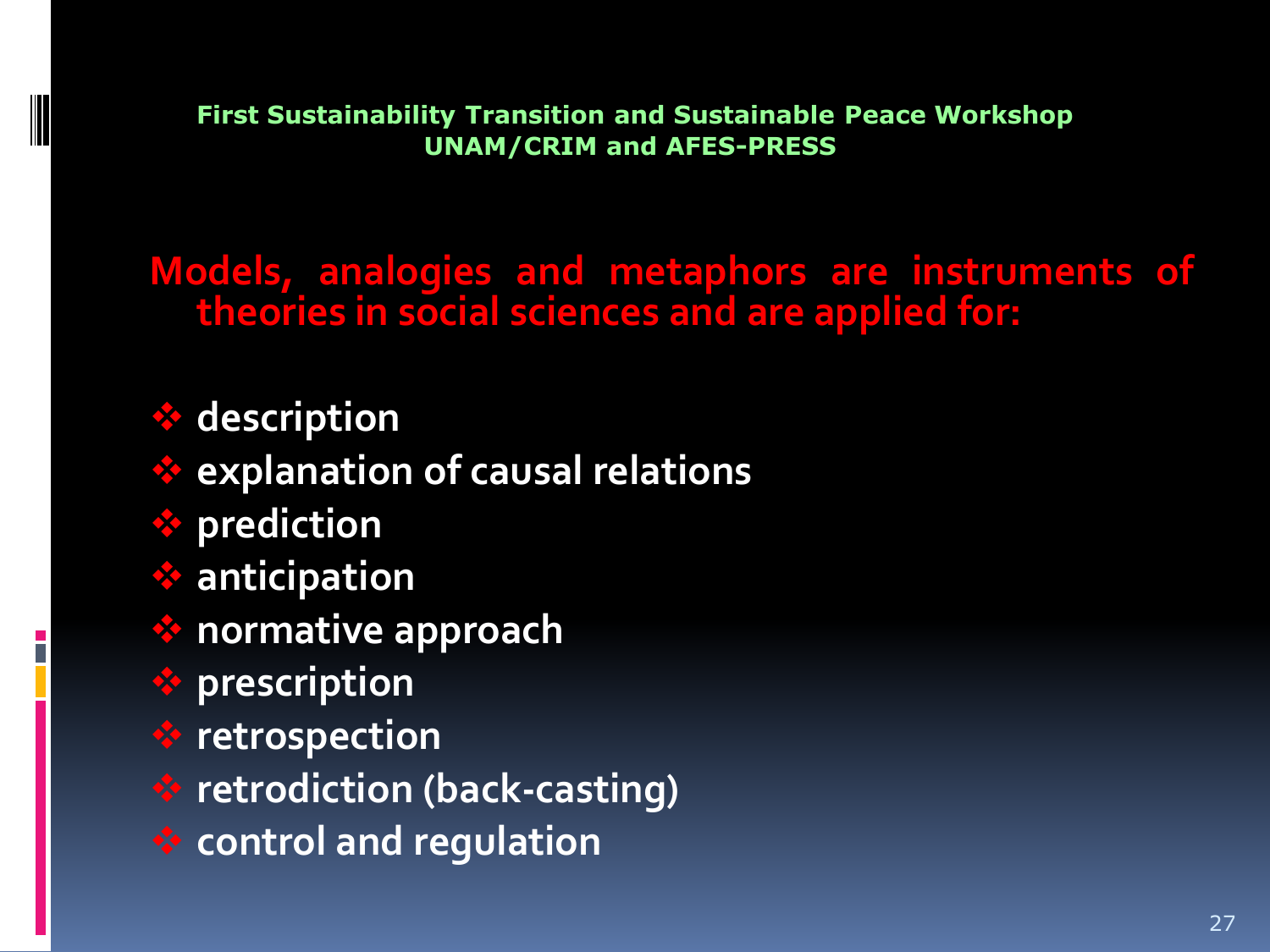### **SUSTAINABILITY AND COMPLEX SYSTEMS**

**Conditions of applying complex systems** 

**in studying sustainability**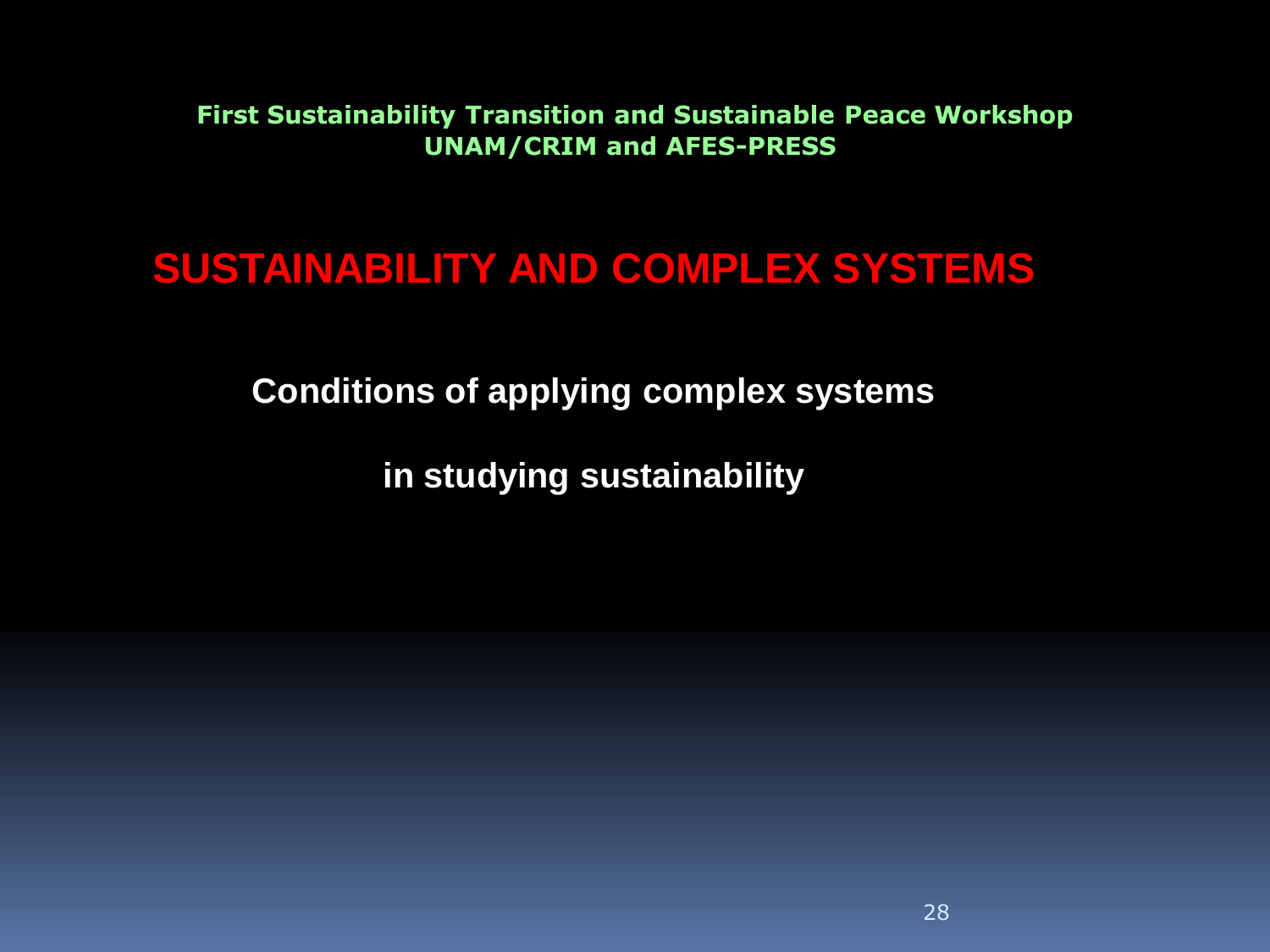#### **SUSTAINABILITY AND COMPLEX SYSTEMS**

#### **Description**

**Systems thinking as the main instrument of description and analysis (especially complex systems studies)**

**Definition of system - a constructivist approach**

**Relations with other entities (systems)**

**Sources of descriptive information**

**Structure and relationships - from static relationships to networks**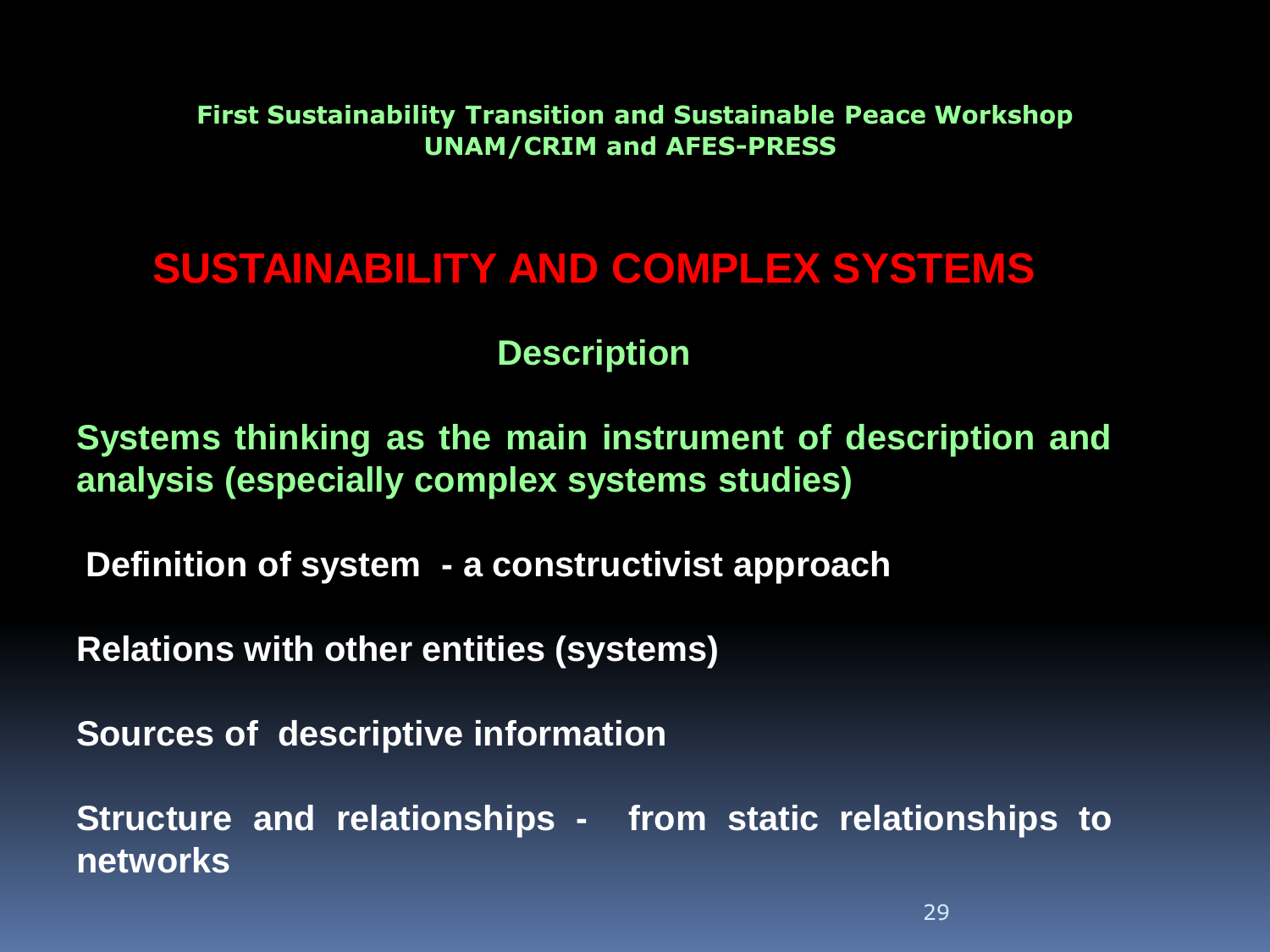#### **SUSTAINABILITY AND COMPLEX SYSTEMS**

#### **Description, cont'd**

**Main abuse – systems terminology as buzzwords leading to creating** "void" or "irrellevant systems"

**Systems jargon language as an instrument of increasing "scientific" value of the discourse**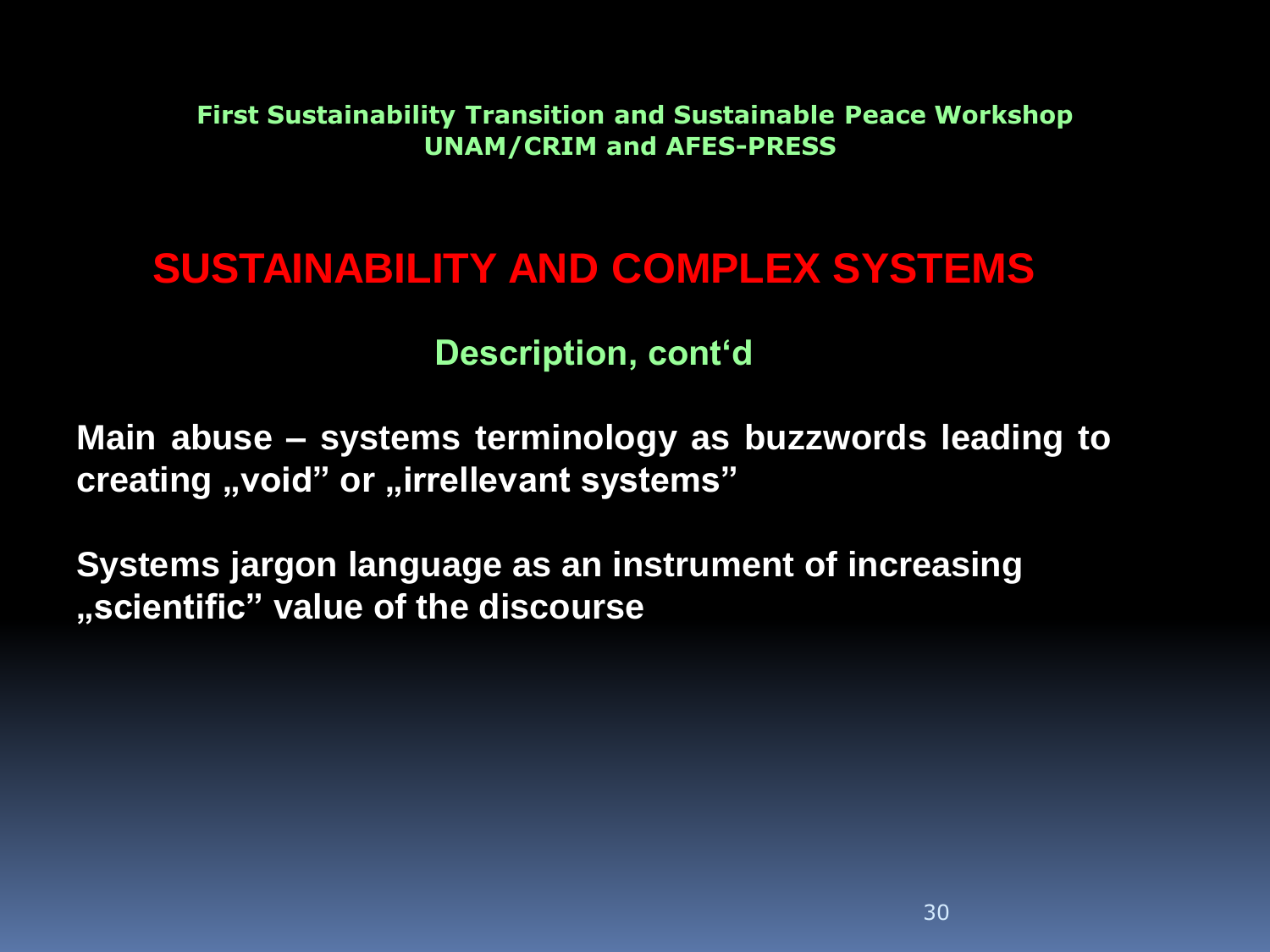### **SUSTAINABILITY AND COMPLEX SYSTEMS**

#### **Explanation**

**Adequate explanation - causal links vs. correlations**

**Multicausality**

**Dynamics of sustainability – causal relationships**

**Models of dynamics, e.g. Viable System Model by Stafford Beer**

**Emerging properties, e.g. Complex Adaptive Systems (also with cognitive capabilities), scale-free networks**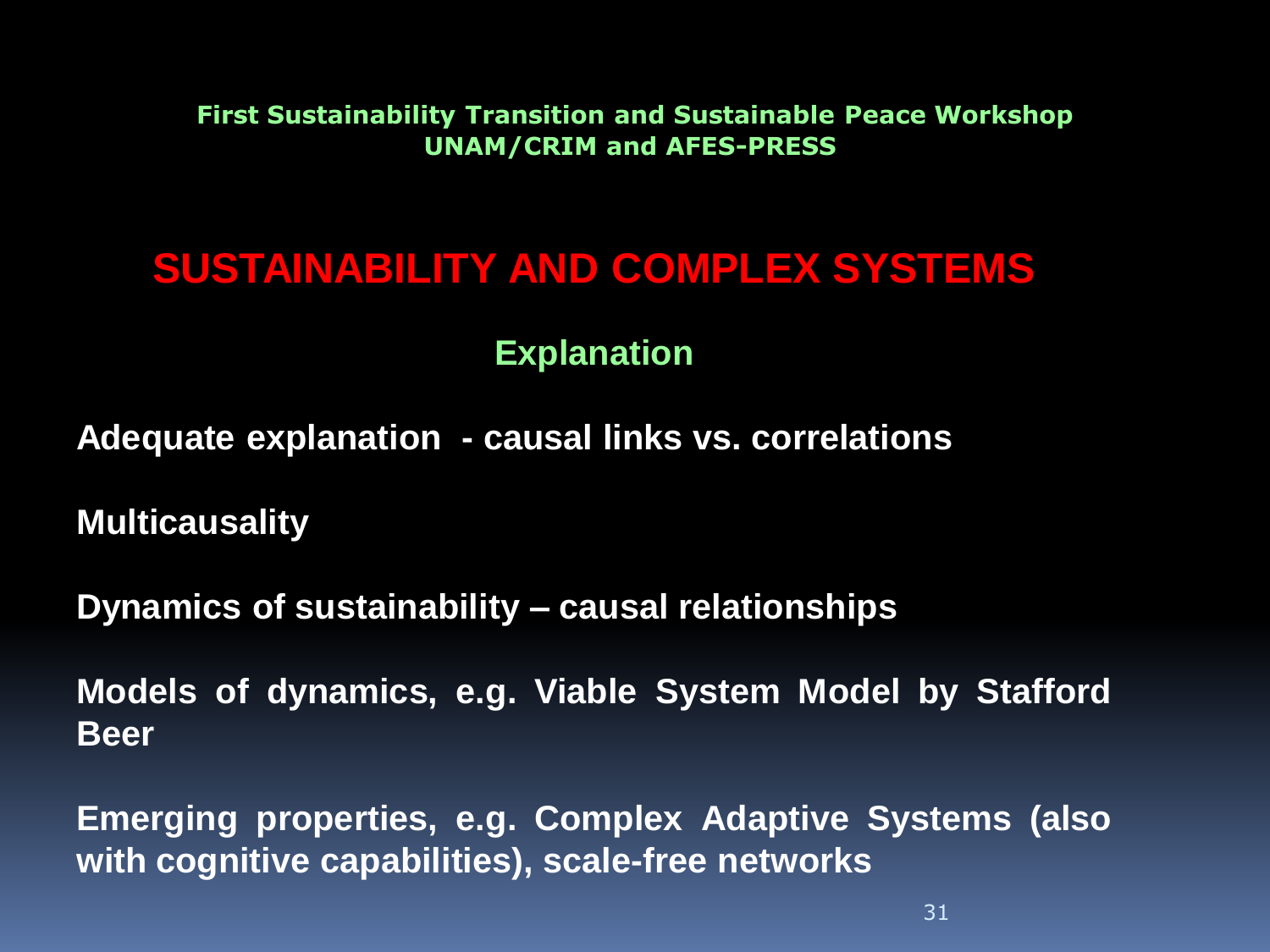### **SUSTAINABILITY AND COMPLEX SYSTEMS**

#### **Explanation**

**Causality is interpreted as objective when proved with logical on empirical evidence** 

**At the same time causality has also an intersubjective character. Observers (participants) agree that a specific course of events has led to a specific outcome although it is not certain whether both cause and effect are unique and cannot be replaced**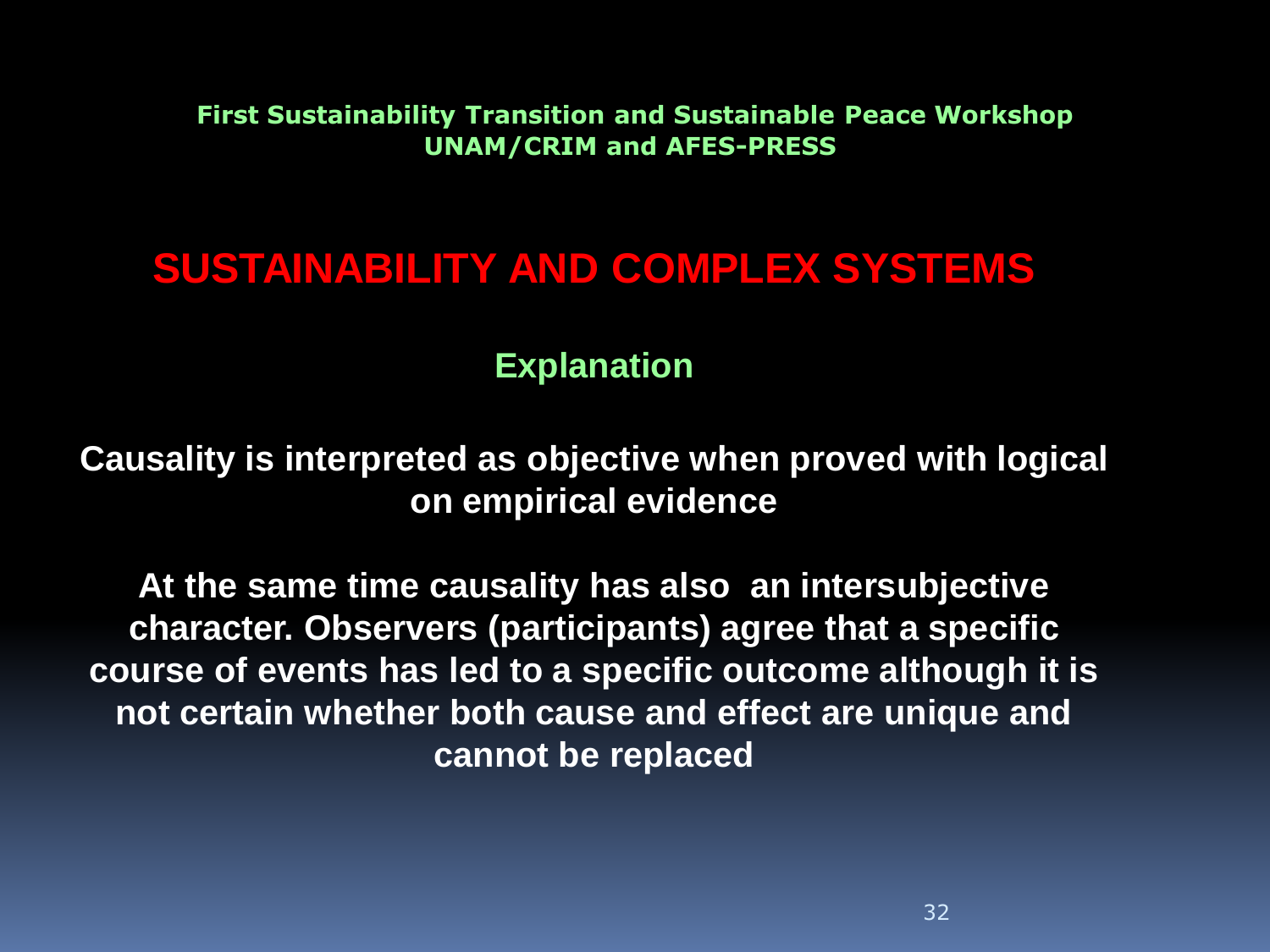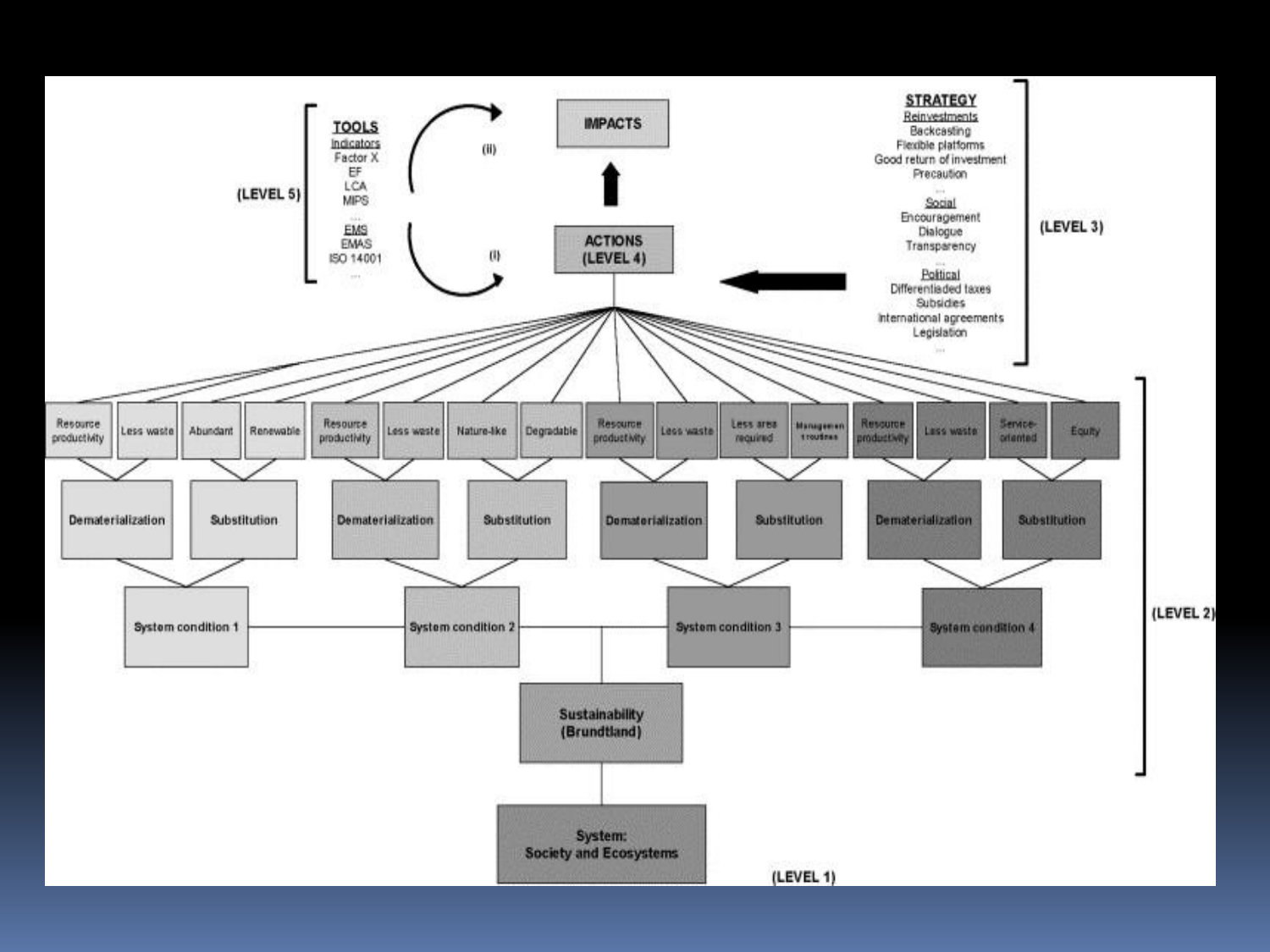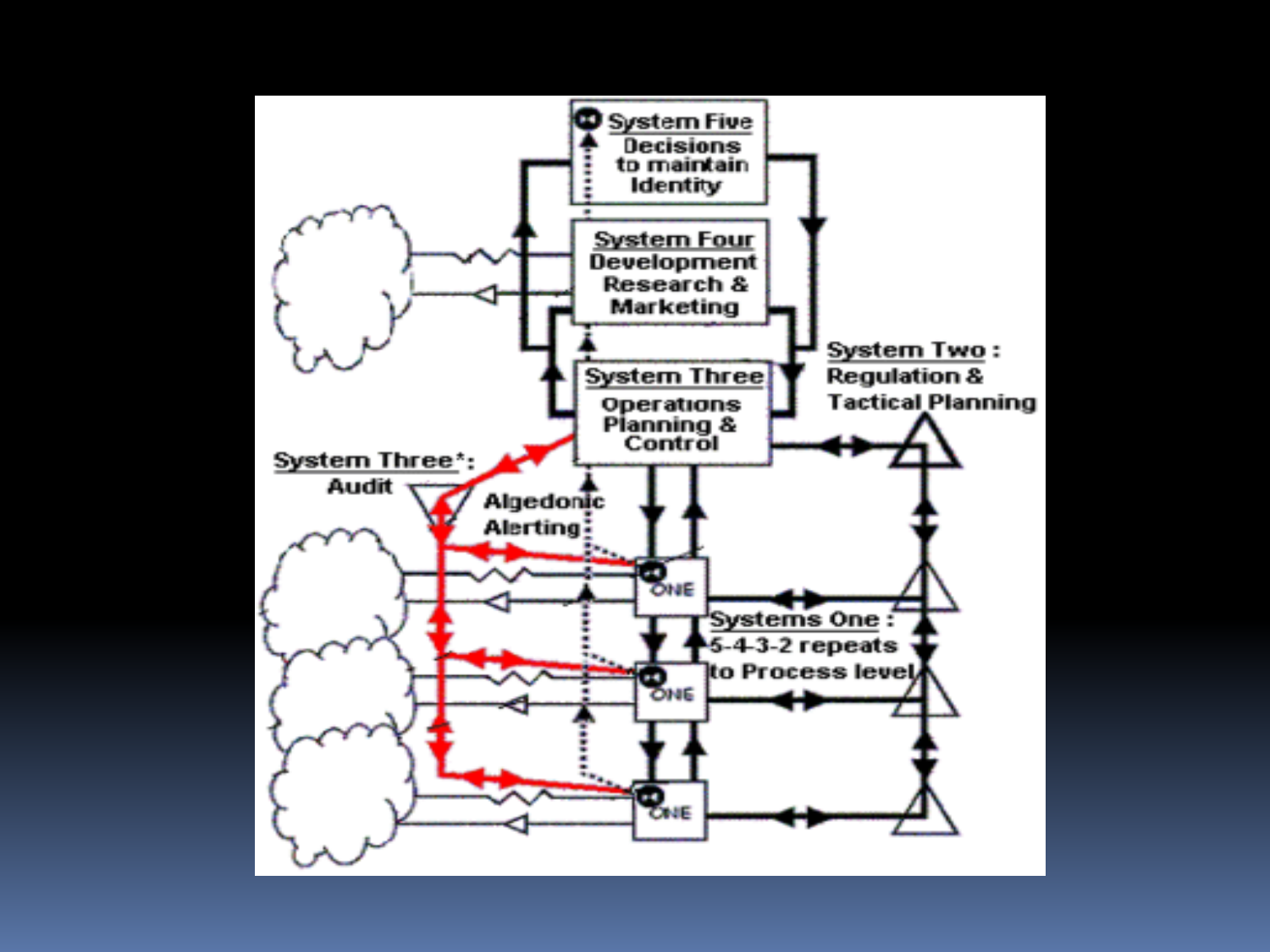### **SUSTAINABILITY AND COMPLEX SYSTEMS**

**Prediction** 

**Definitional remarks**

**Prediction vs. forecasting "Scientific" prediction vs. "common sense prediction" Contingent prediction, (conditional prediction) "if, then" Non-contingent prediction - future events are depicted in a straightforward manner**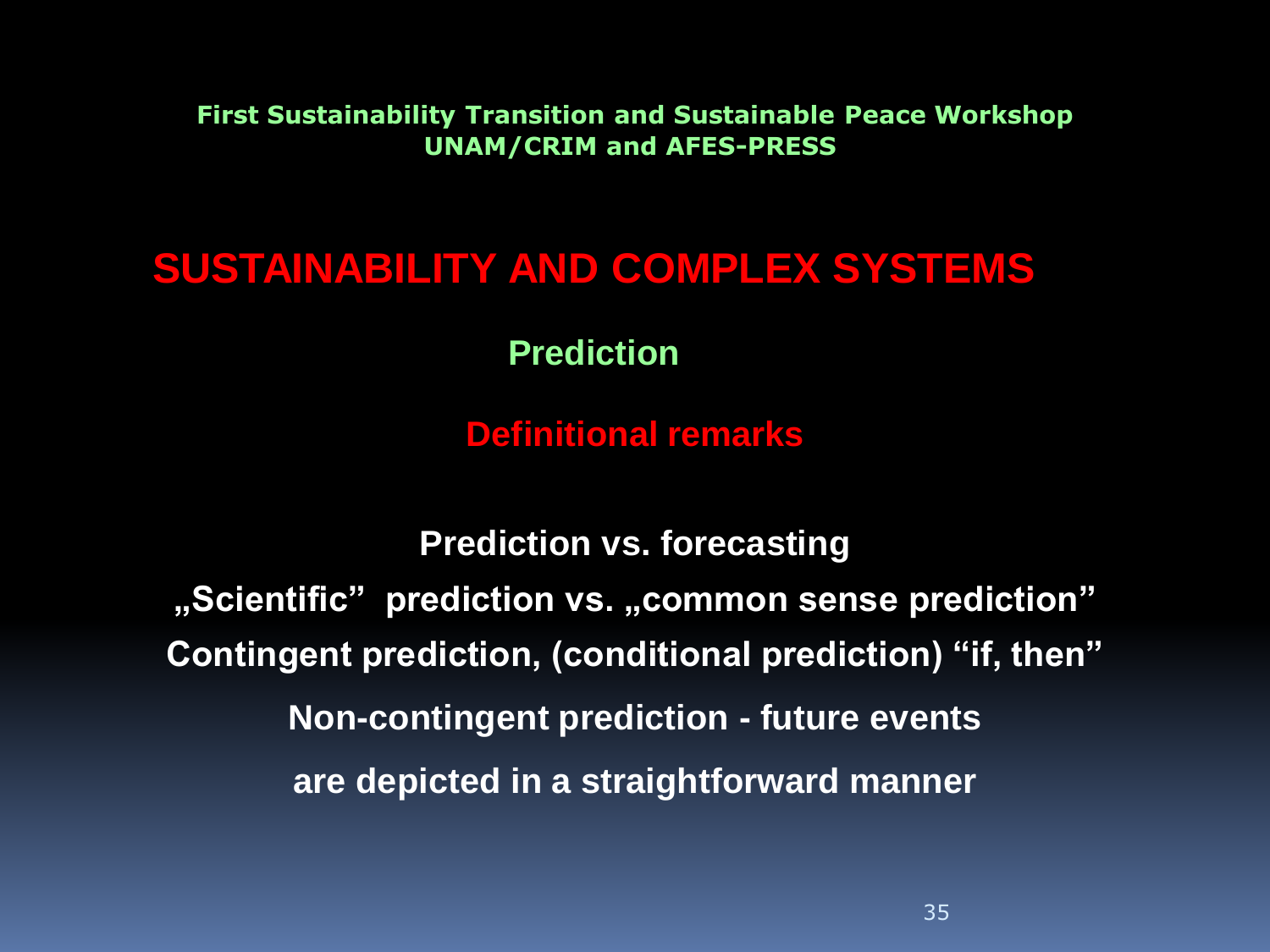#### **SUSTAINABILITY AND COMPLEX SYSTEMS**

**Prediction**

## **Sense of prediction (forecasting)**

**Mathematical modelling – historic data** 

**Constructivist approaches – reflection about reflection about the future (individual and collective)**

**Social sciences – synthesis of the two above approaches**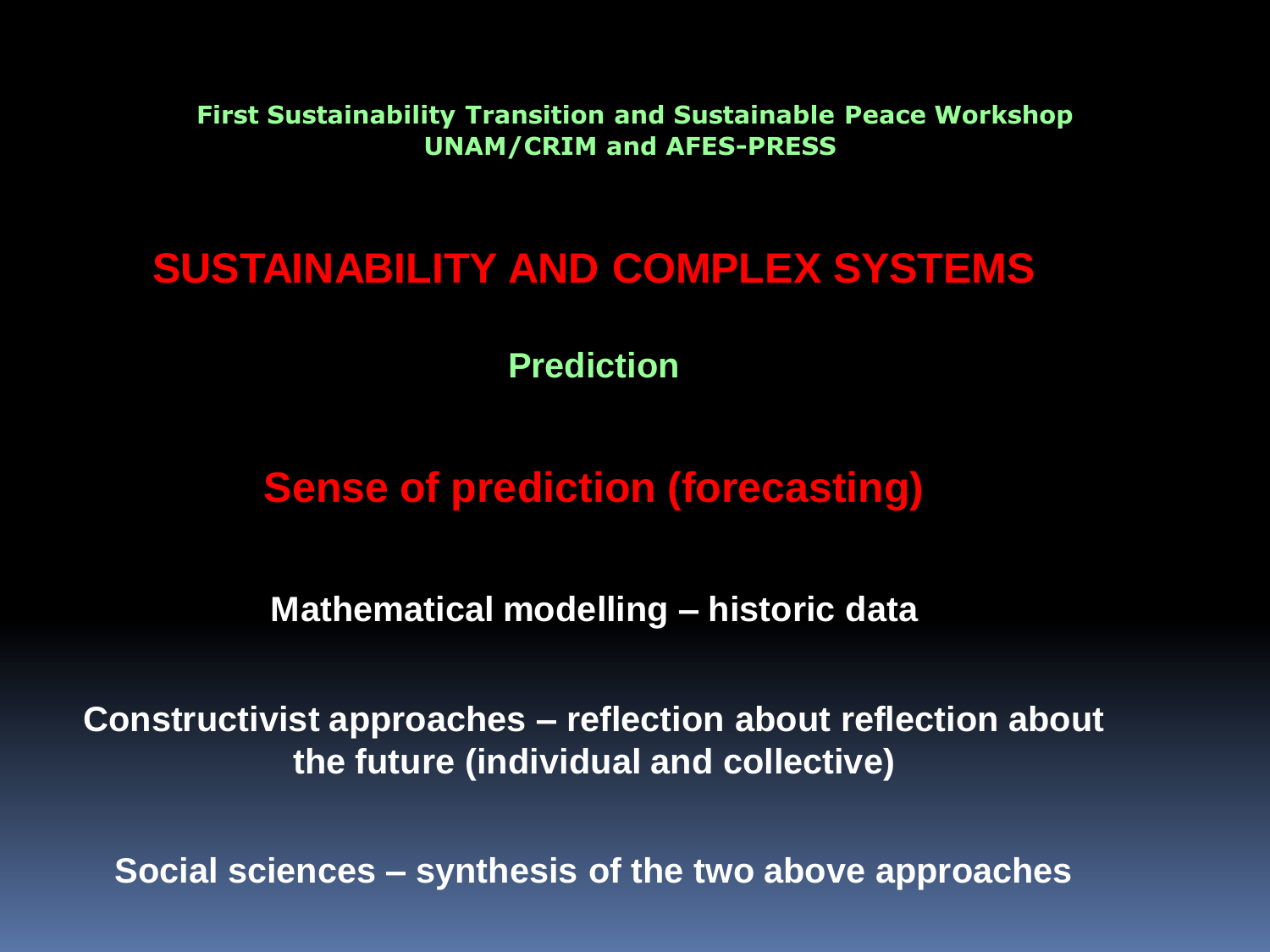**Two approaches to prediction with mathematical models**

**A priori model and search for phenomenological interpretations – physics, chemistry, (theoretical economics?)** 

**Building a "central metaphor" guiding the cognitive process. the metaphor can be decomposed and subsequently parameters can be operationalized as to enable further research – description, prediction, etc. (Central metaphor results from experiments or theories)**

**The two above approaches are in fact (almost) similar**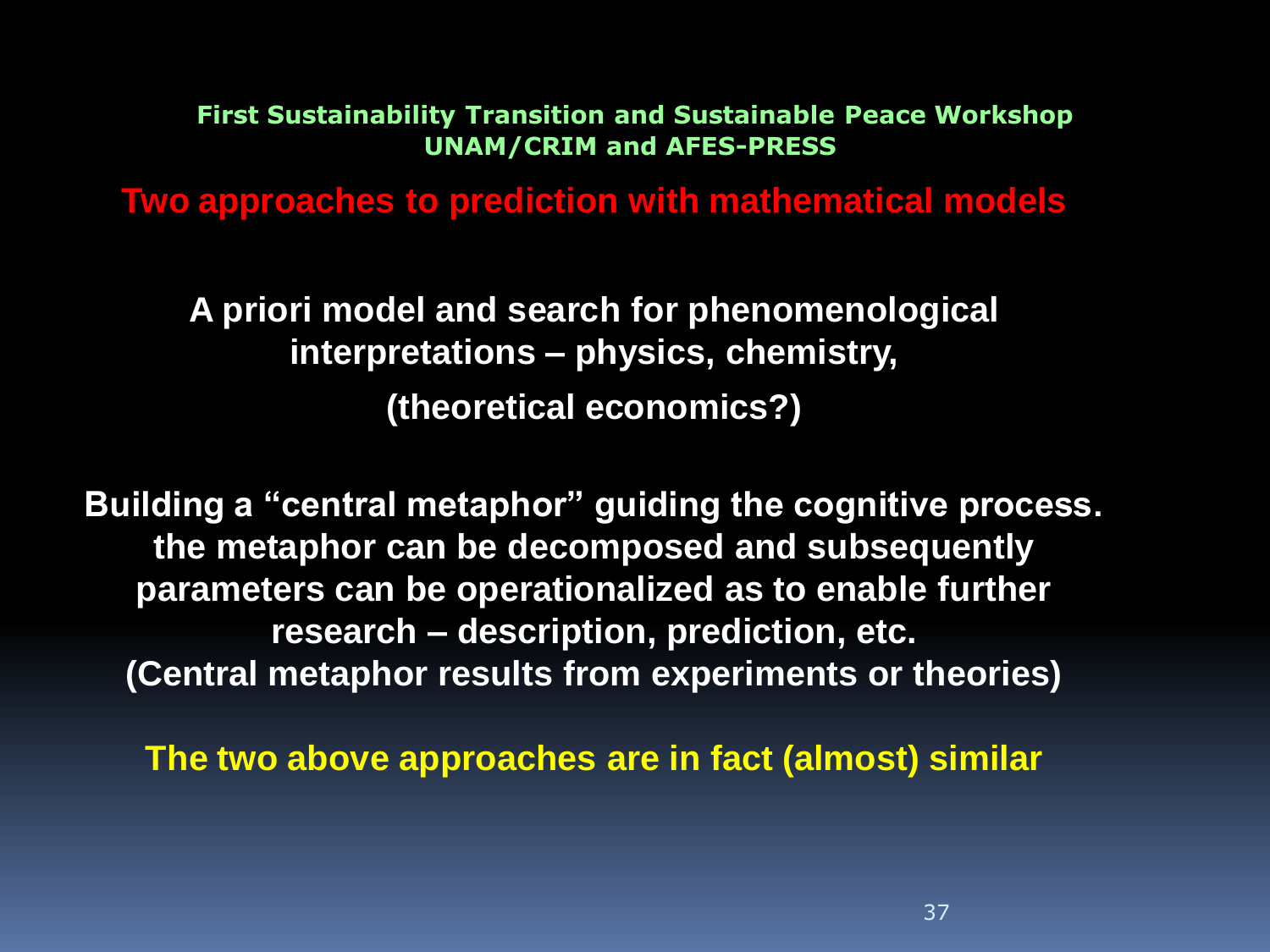#### **SUSTAINABILITY AND COMPLEX SYSTEMS**

**Prediction**

**Examples of central metaphors: social system as machine/chaotic system/beehive/learning system, etc.**

**Equilibrium, stability, turbulence, sustainability** 

**Different central metaphors lead to various interpretations/meaning and to different patterns of control**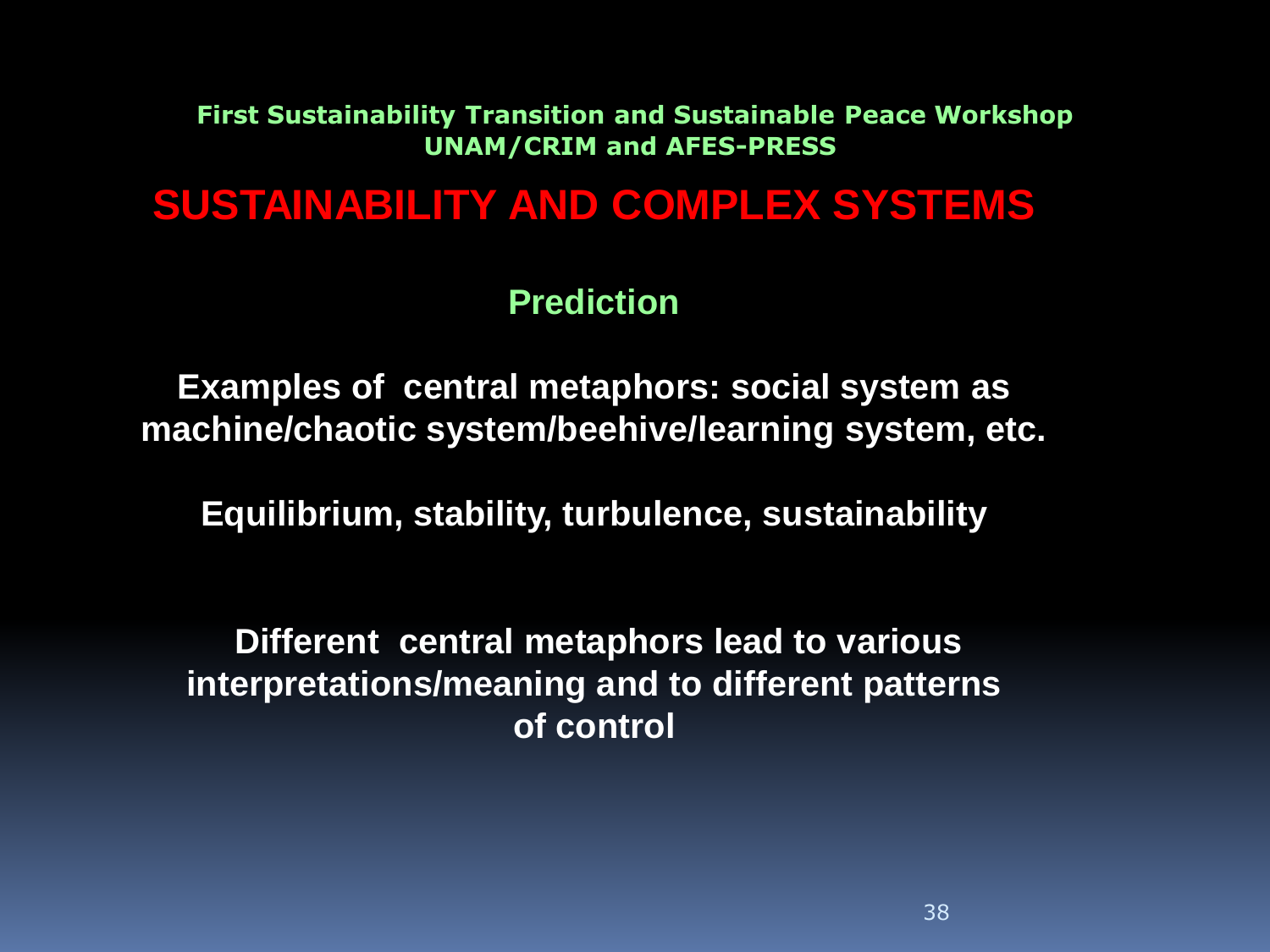#### **SUSTAINABILITY AND COMPLEX SYSTEMS**

#### **Prediction**

**Prediction can be interpreted as a selection of one world from infinite number of "potential worlds" which can emerge from any given set of circumstances** 

**Prediction as search for regularities and causality**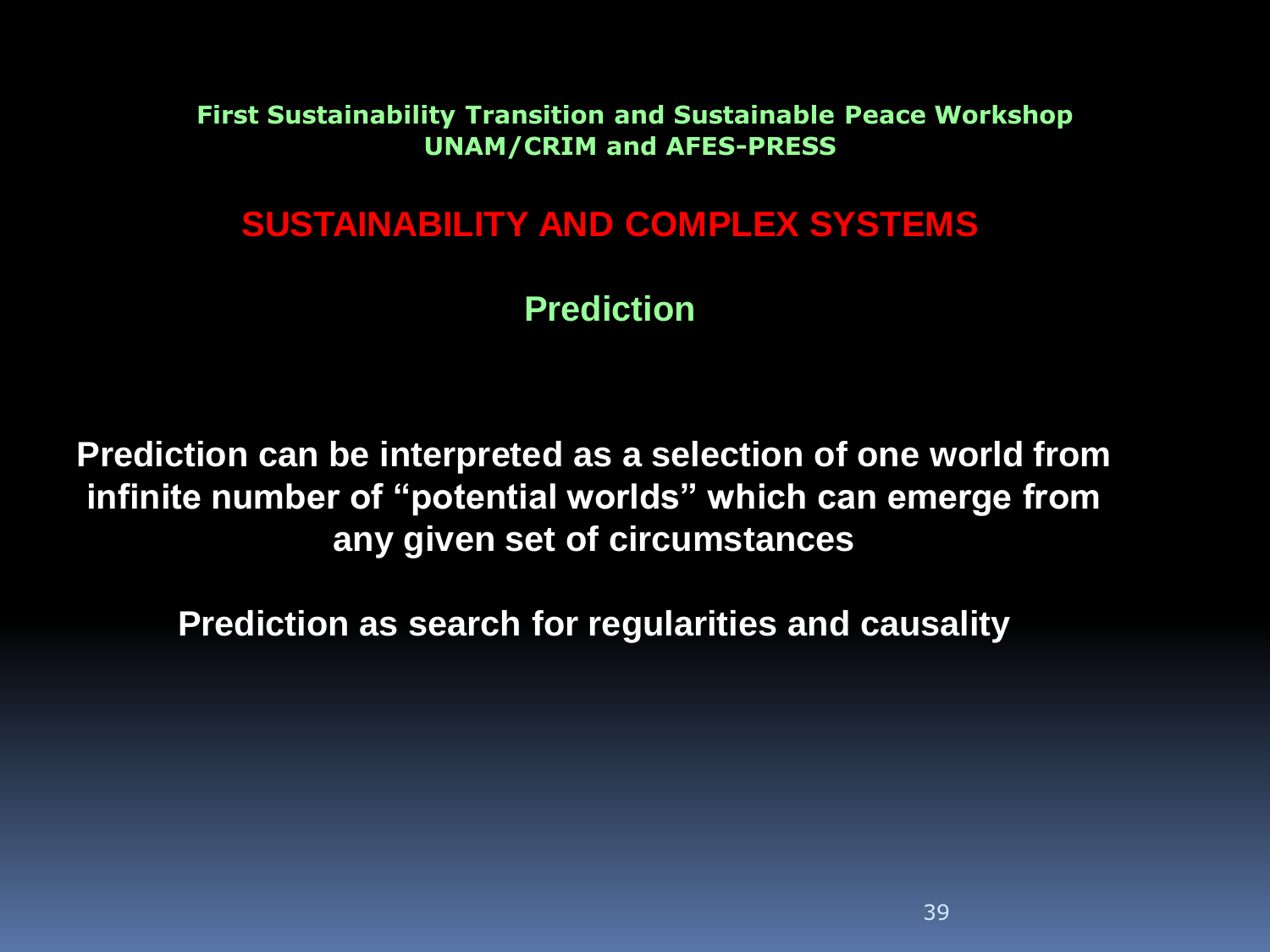## **Prediction in physics (quantum mechanics excluded ) First Sustainability Transition and Sustainable Peace Workshop UNAM/CRIM and AFES-PRESS**

- **1. Identification of system – elements, interactions, borders**
- **2. Identification of representative parameters (characteristics)**
- **3. Patterns of change – micro- … and macro-level and their relationships**
- **4. Search for invariants, which can also be dynamic**
- **5. Possibility of "brute force" – numerical methods, number crunching**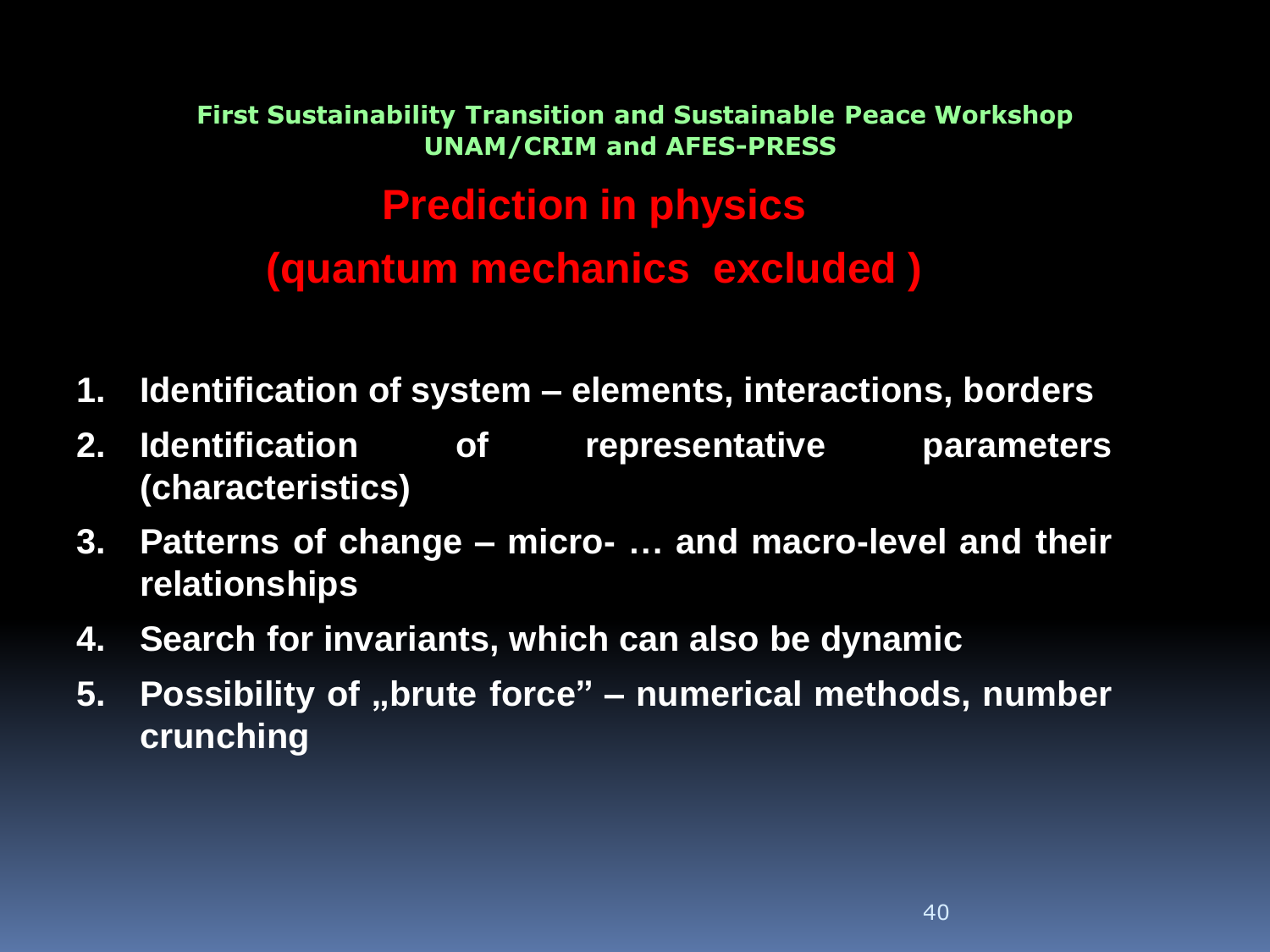### **Nodal points (patterns of change):**

**(1) connector points, which interpose one into another type of process** 

**(2) branch points, foreclosing certain possible lines of development**

**(3) jump points, creating a new horizon of possibilities** 

**(4) saddle points, inducing stasis or even regression**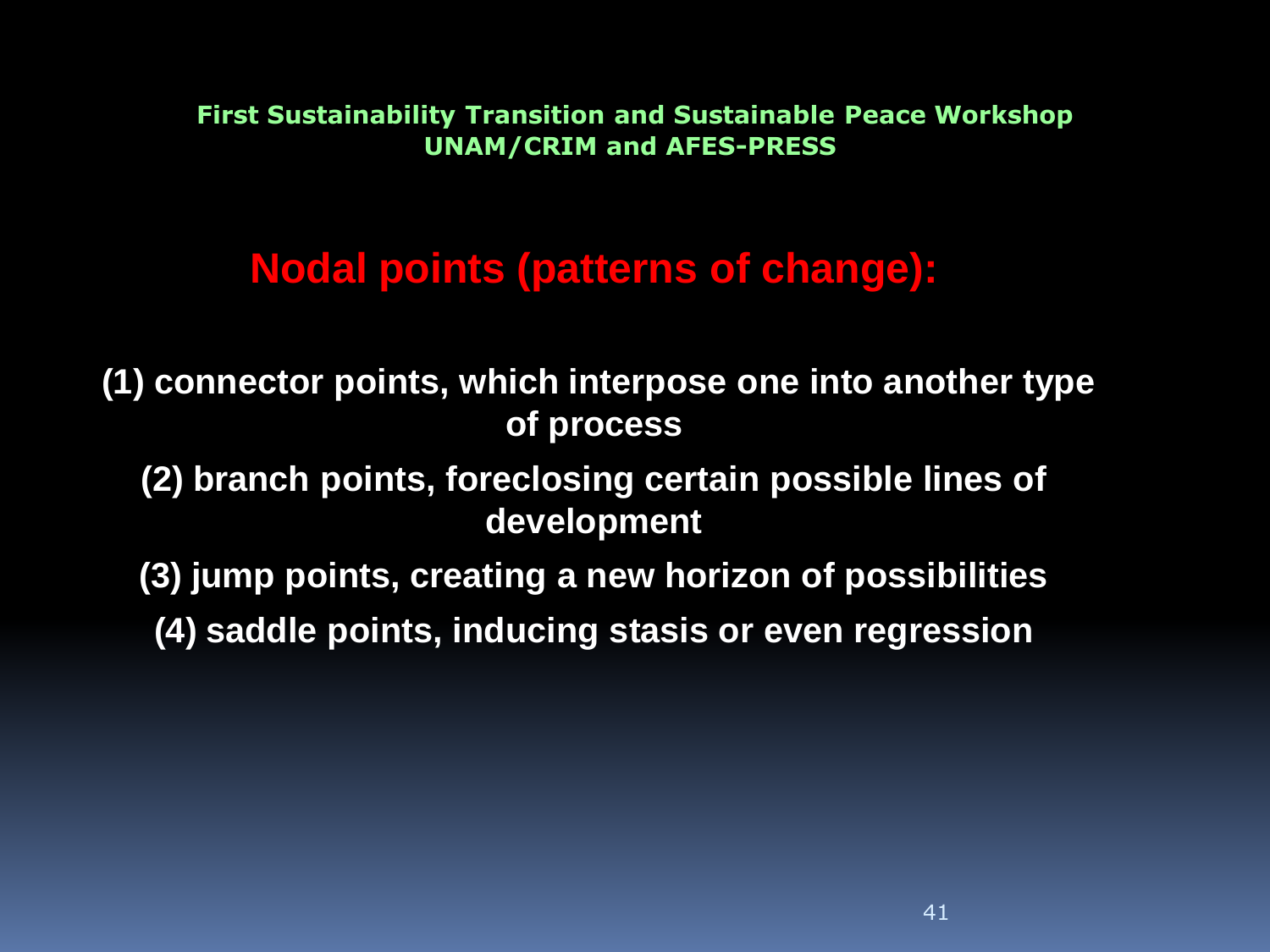**Nodal points, cont'd:**

**(5) break points, actually consisting in or substantively contributing to a rupture of social structures and/or their constellation in a totality;** 

**(6) trigger points, initiating or powerfully augmenting such a transformative process;**

**(7) predisposing points, securing the satisfaction of the enabling conditions for such a process, e.g. the inception of a (tendentially) auto-subversive tendency.**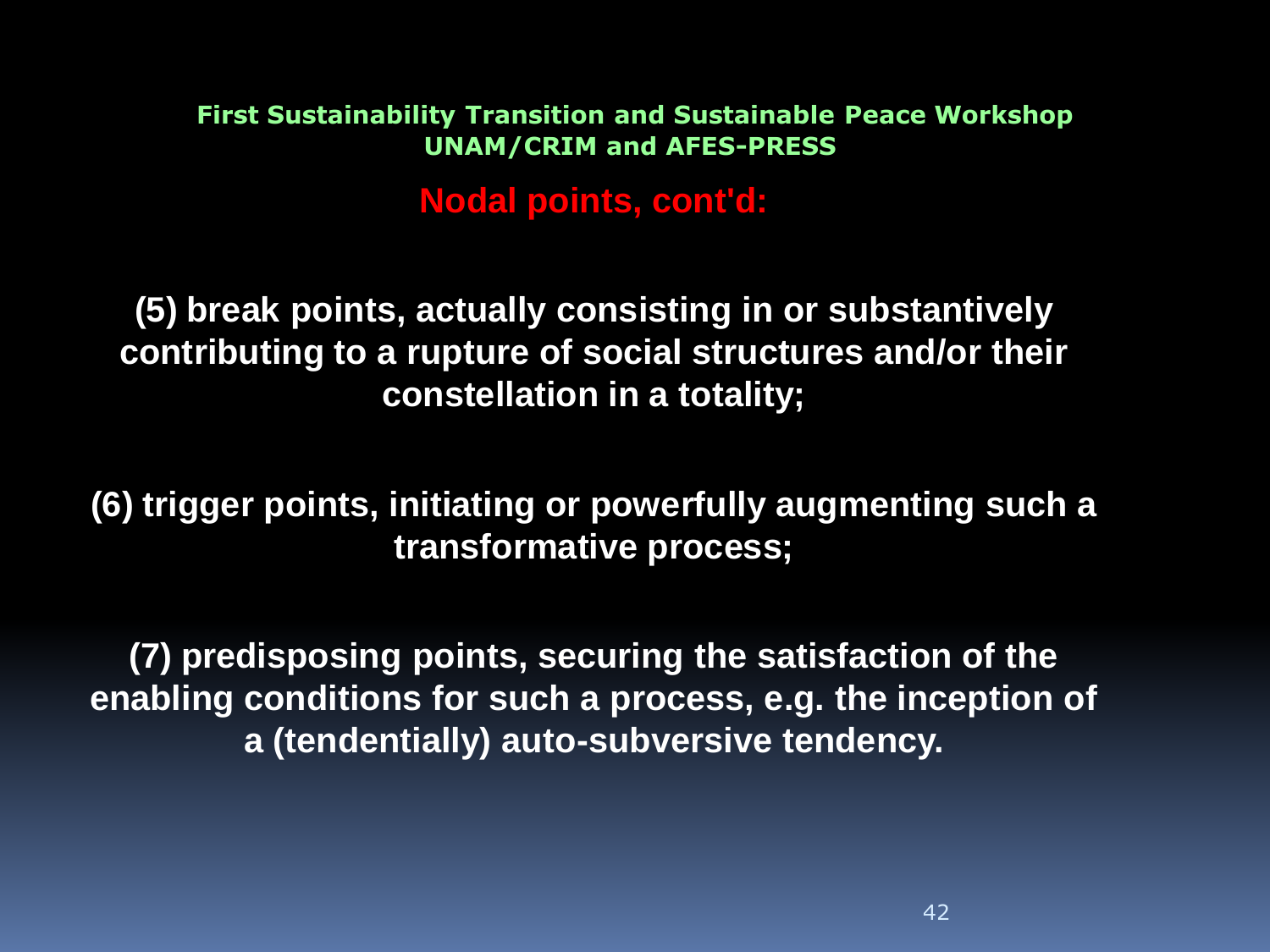#### **SUSTAINABILITY AND COMPLEX SYSTEMS**

**Prediction**

**Changes, no matter whether positive or negative.** 

**Known and predictable**

**Known but not predictable** 

**Unknown, sometimes even unthinkable**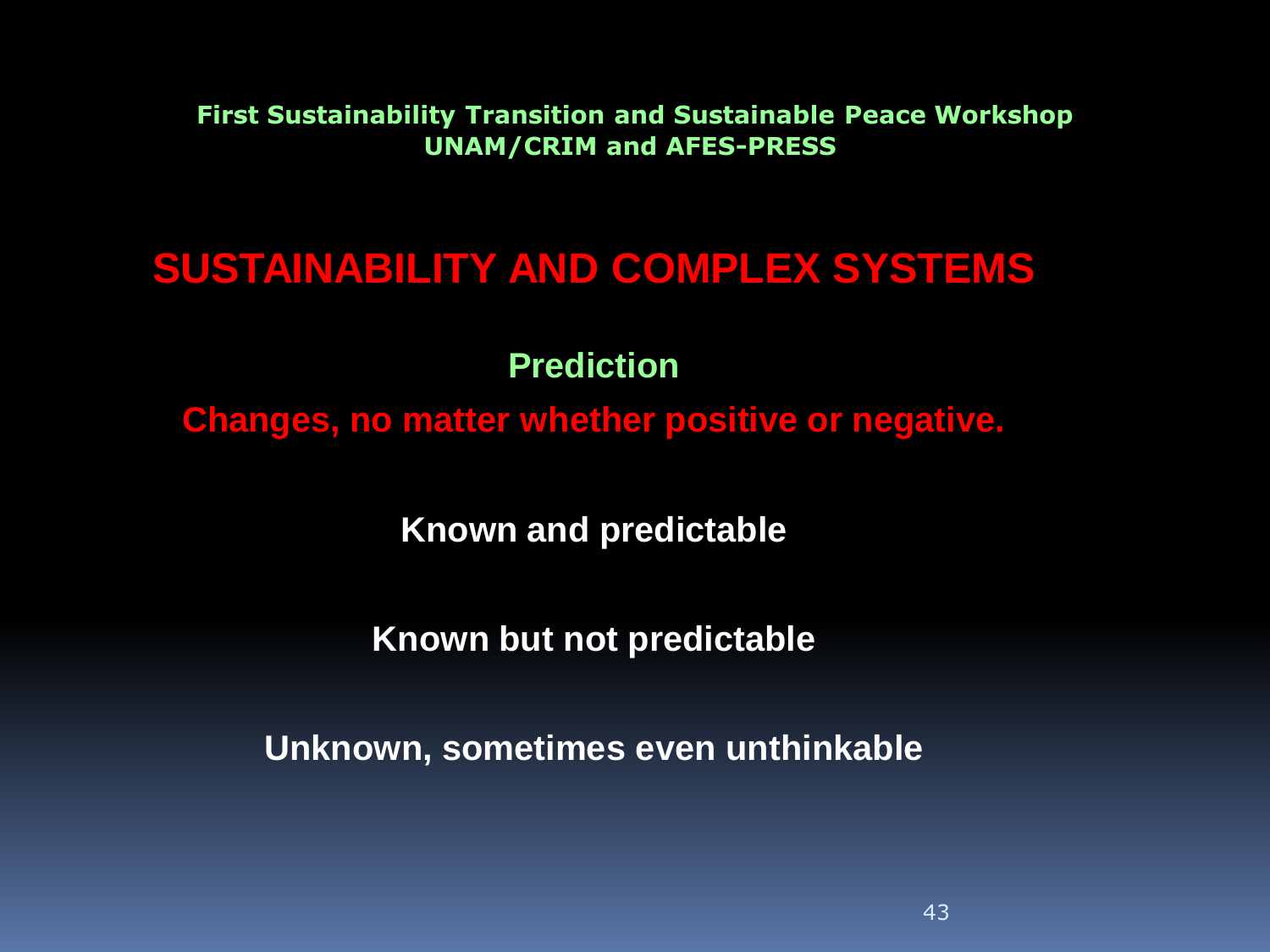### **SUSTAINABILITY AND COMPLEX SYSTEMS Control**

**Questions:**

- **1. Can we develop the sustainability postulates based upon prediction?**
- **2. Can we predict how to achieve the sustainability postulates?**
- **3. To what extent is it possible to control all systems – natural, social, hybrid, defined in the sustainability discourse?**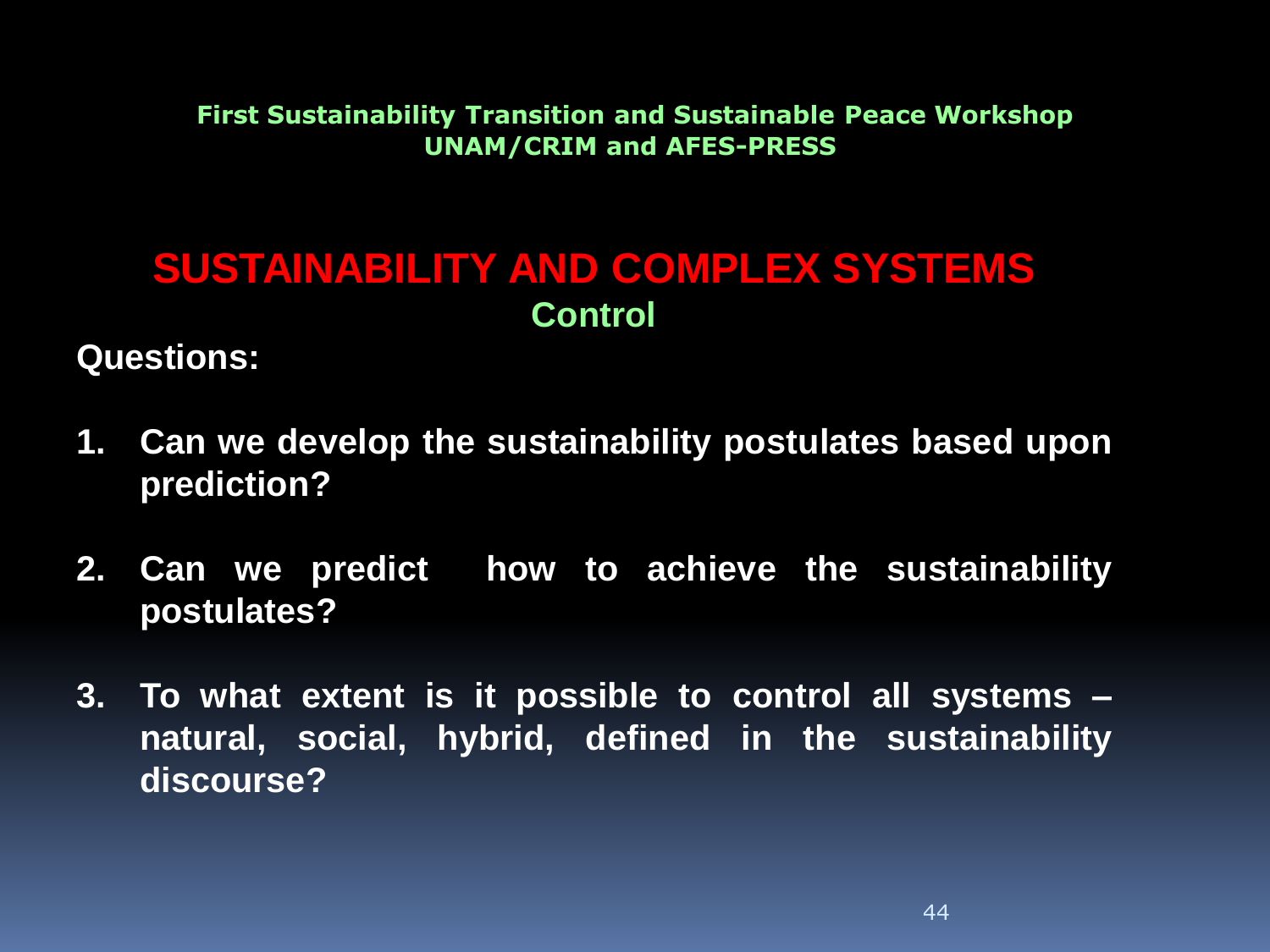### **SUSTAINABILITY AND COMPLEX SYSTEMS Control**

**Questions:**

- **4. How to apply classical control concepts in sustainability and transition theory and policy?**
- **5. How partial control mechanisms are contributing to synergy effects in sustainability and transition?**
- **6. Are our goals concerning sustainability too far reaching?**
- **7. How can the ideas concerning sustainability be communicated at various levels of societal hierarchy?**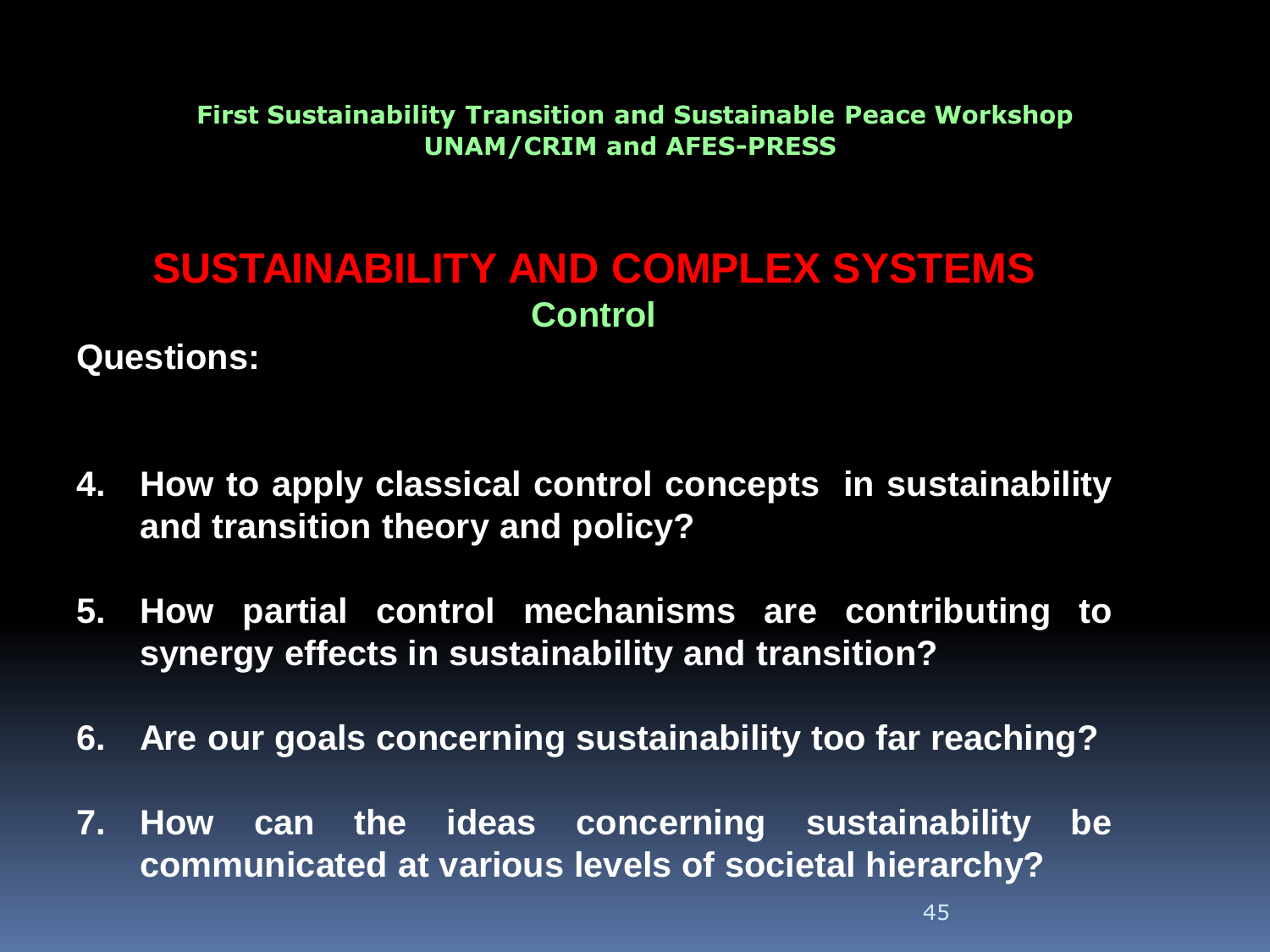#### **SUSTAINABILITY AND COMPLEX SYSTEMS**

#### **Control, cont'd**

#### **The answers:**

- **Limitations of predictability and controllability undermine the efforts to achieve sustainability**
- **Possibility of achieving global sustainability is very limited, if not possible at all**
- **Only a deep knowledge of complexity of social systems allows for achieving partial solutions related to sustainability, especially in transition theory and policy**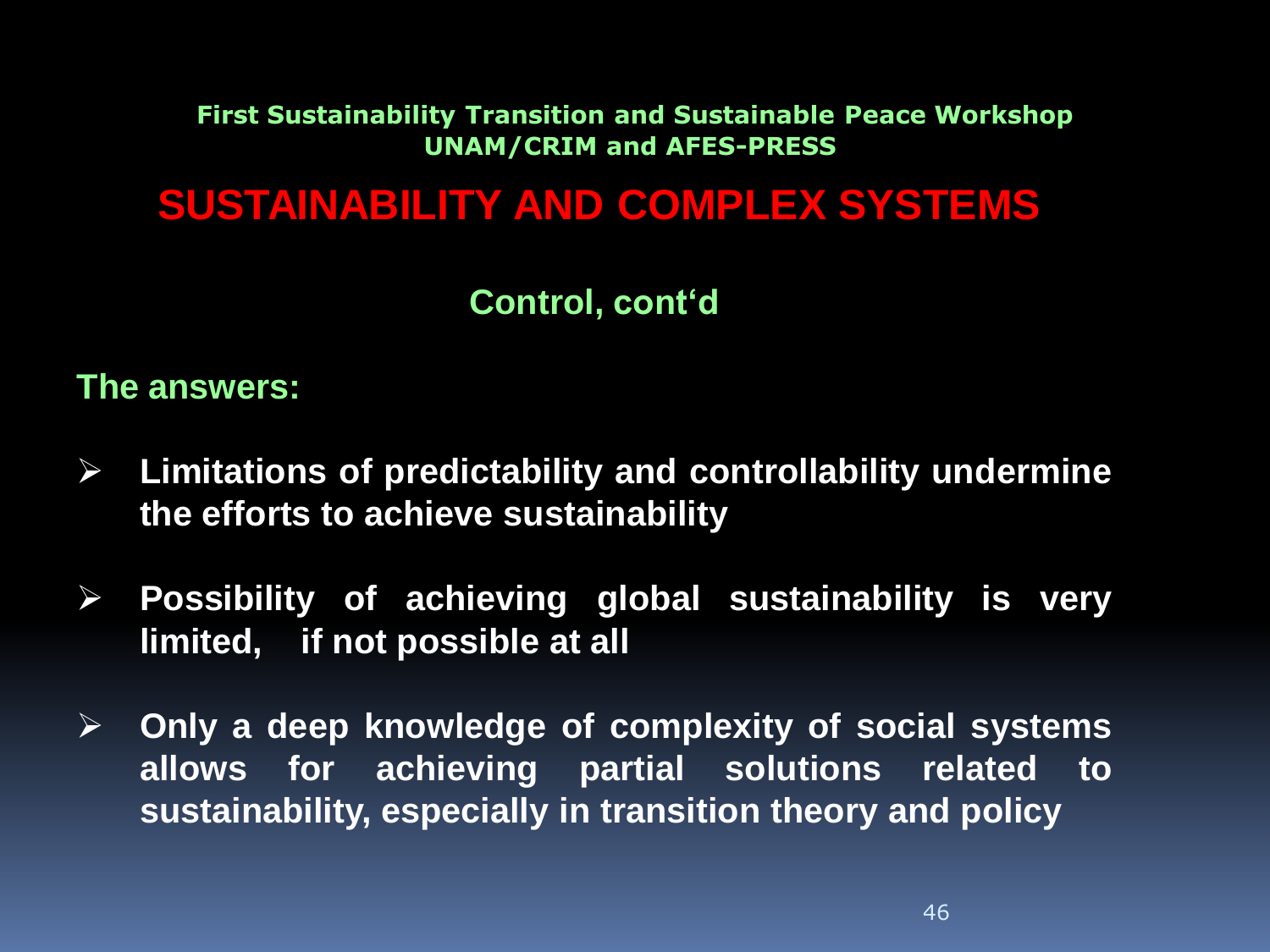### **SUSTAINABILITY AND COMPLEX SYSTEMS**

#### **Control, cont'd**

#### **The answers:**

- **Partial solutions – the only goal in sustainability**
- **Importance of transitoin**
- **The value of partial solutions – local achievements**
- **The links between partial solutions and overall sustainability – synergy and dissynergy**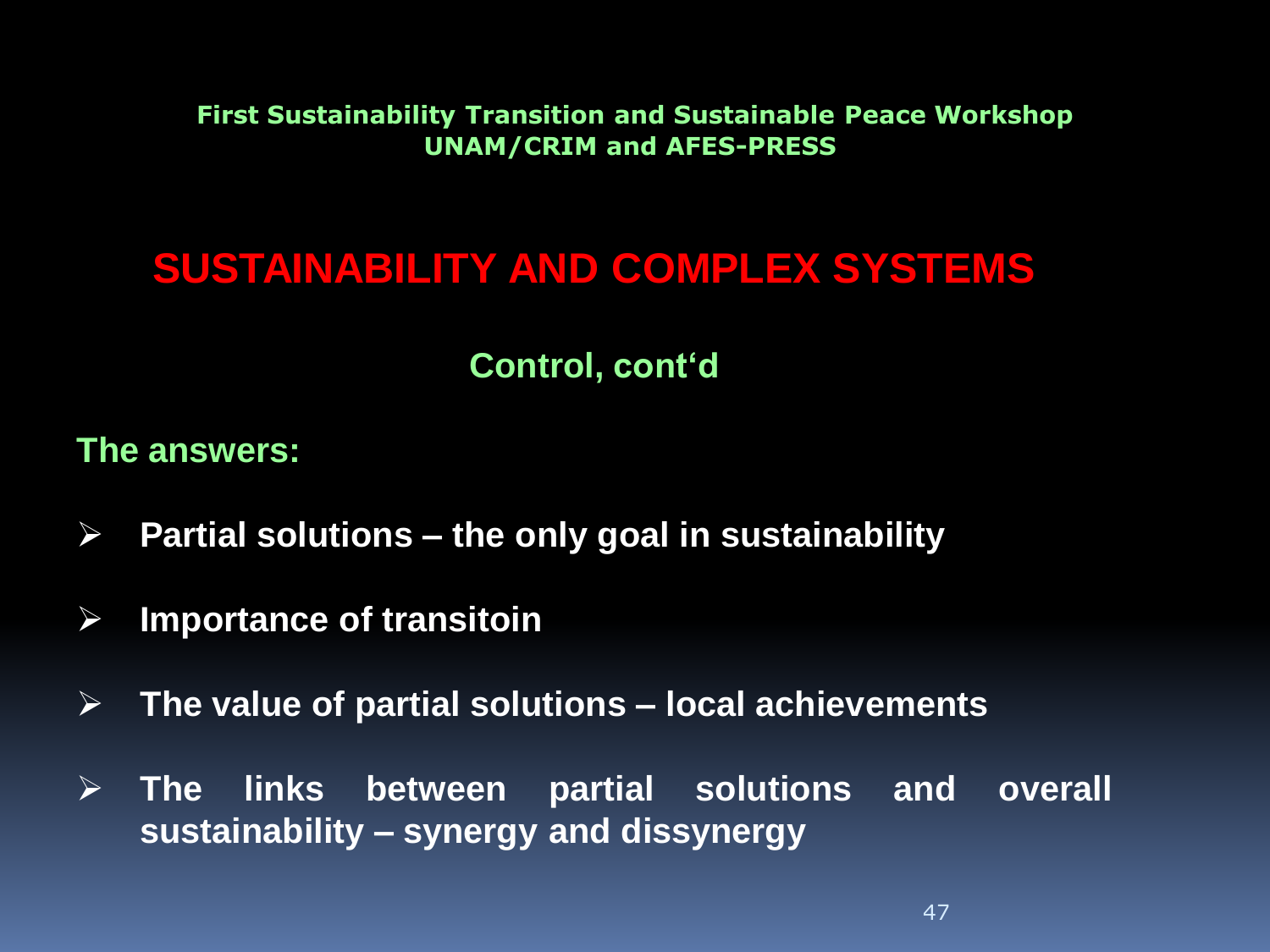#### **Conclusions:**

**Complex systems studies as the main method of understanding, development and analysis of partial results and overall sustainability**

**All functions – description, prediction, etc.**

**Complex systems studies allow to conclude that the concept of sustainability is of a limited validity**

**Due to the lack of precision in defining sustainability, it may have a limited impact on the social dicourse**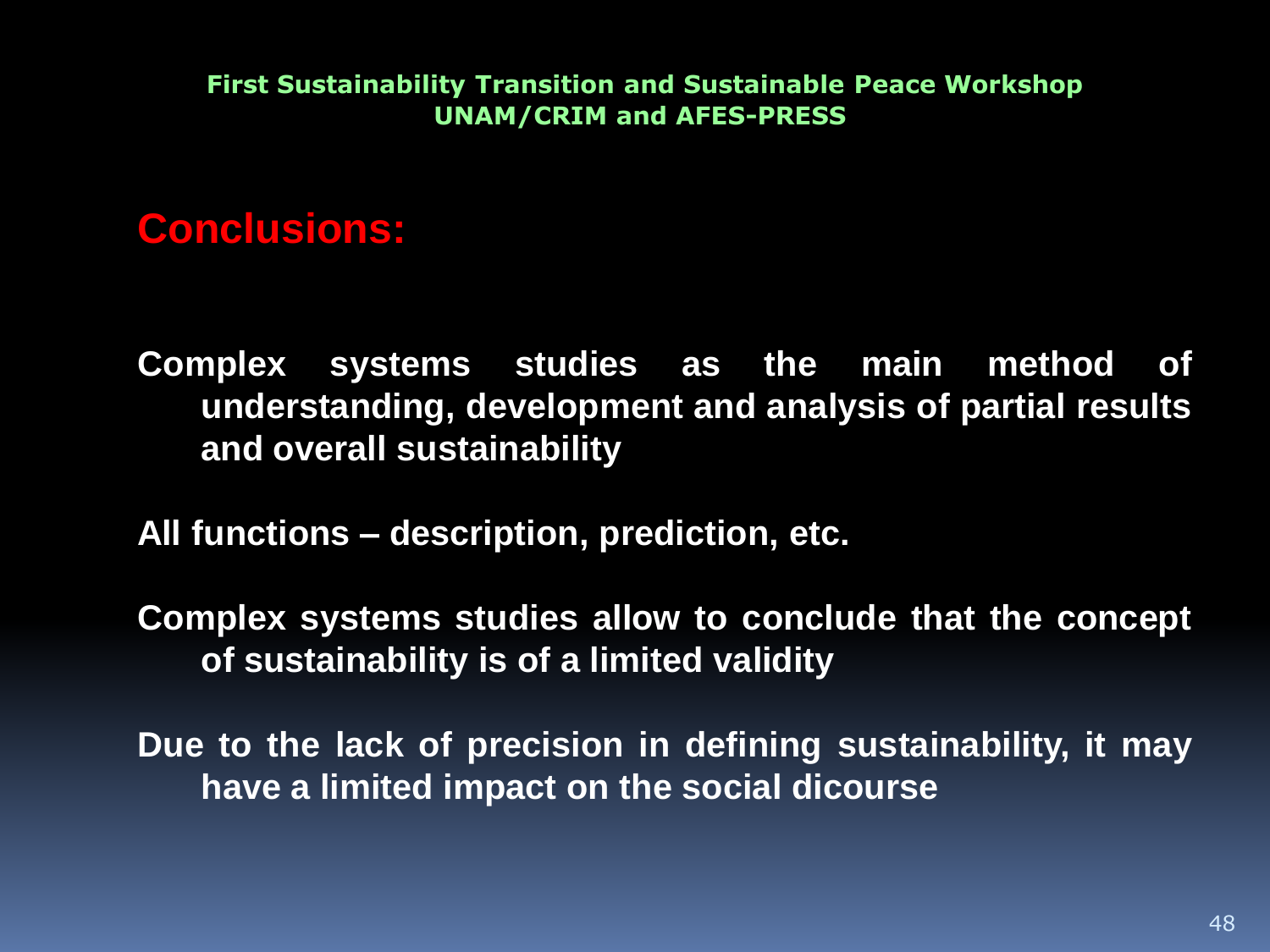**Conclusions:** 

**Only partial results which could be linked to the idea of sustainability are achievable**

**Transition at the microscale** 

**Deep understanding of all areas of complex systems studies may be helpful in partial sustainability and transition theory as well as practice**

**Broadly defined complex systems language can be counterproductive in sustainability theory and practice**